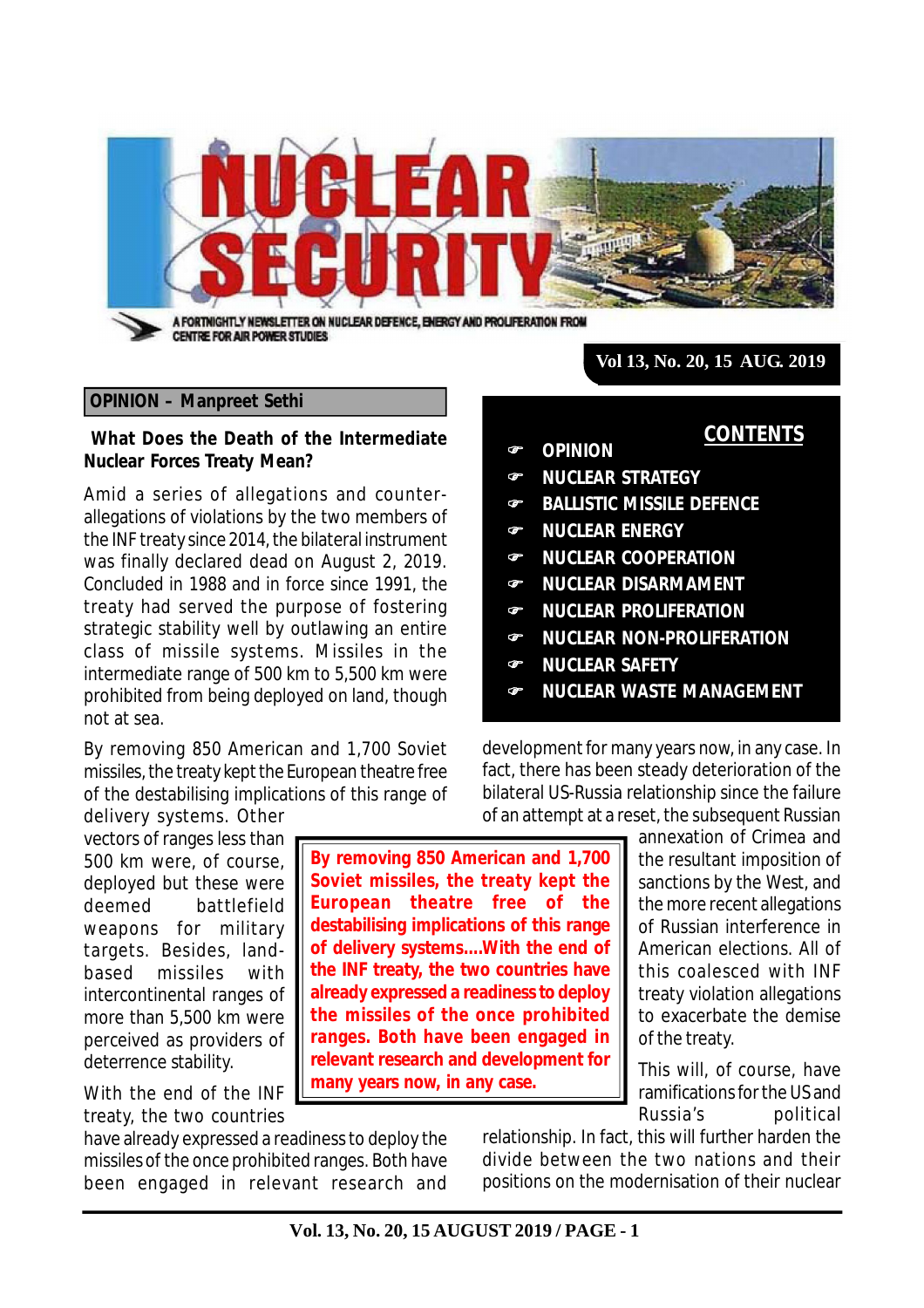**Vol. 13, No. 20, 15 AUGUST 2019 / PAGE - 2**

**In this politically vitiated environment, it was virtually impossible for the two sides to have had any meaningful conversation to address each other's concerns on the INF treaty. It has, consequently, fallen by the wayside. However, it cannot be overlooked that the US decision to let that happen also had much to do with the emerging challenge of Chinese nuclear missiles that have been fast moving towards greater technological sophistication.**

# capabilities.

Movement along these lines had become clear after the release of the US Nuclear Posture Review

of 2018. This was soon followed by the State of Union address by President Vladimir Putin. Both leaders struck strident notes that indicated a readiness to develop new weapons systems to reestablish a degree of deterrence that was perceived to have been eroded by developments on the other side. So, the US highlighted an urgent need to fill the "credibility

gap in low yield weapons". This would defeat Russia's 'escalate to de-escalate' strategy, it said. Russia, on the other hand, emphasised its resolve to build an "invincible arsenal" to defeat US ballistic missile defence.

In this politically vitiated environment, it was virtually impossible for the two sides to have had any meaningful conversation to address each other's concerns on the INF treaty. It has, consequently, fallen by the wayside. However, it cannot be overlooked that the US decision to let

that happen also had much to do with the emerging challenge of Chinese nuclear missiles that have been fast moving towards greater technological sophistication.

*The China Factor***:** At the time that the INF treaty was concluded, China had not yet emerged as a major player. But during the decades since then, China has steadily progressed in its military (including nuclear) capabilities to amass a large number and variety of mid-range missiles. Driven by US capabilities such as missile defence and the possible use of strategic missiles with conventional warheads that were seen as eroding its own nuclear deterrence, China contends that its march towards a better and more survivable nuclear arsenal is only to stabilise a relationship

> that had been rendered offbalance.

Therefore, its focus has been on increasing the accuracy, mobility, penetrability and reliability of its delivery vectors with the help of better space support capabilities. As many as 95% of all Chinese missiles are believed to be within the ranges of the INF treaty, a set of weaponry that the US and USSR/

signals to Washington.

Russia had banned for themselves. Not surprisingly, with growing capability, China's behaviour too has turned far more assertive and it has not shied away from showcasing its anti-ship

While the US had always had sea-deployed missiles of this range in the region, they did not have the attribute of persistence. With land-based deployments, the US plans to change the picture and offer its own deterrence against China's possible offensive plans against Taiwan or in South China sea. In the face of this reality, the US is sending two messages by getting out of the INF treaty. One of these, of course, is meant for Moscow. It indicates American intolerance when it comes to sticking with instruments that are

**The US Nuclear Posture Review of 2018 has identified China as a nuclear adversary and echoed the sentiment that while the US had refrained from taking up nuclear modernisation owing to arms control instruments, 'others' had gone on to build new capabilities – Russia by violating existing arms control instruments and China by not being part of any.**

with its plans for the region that falls within its demarcation of the first island chain. China has also placed antiship cruise missiles of these

# ballistic missiles. This could be to deter any interference ranges on the artificially constructed islands in the area. These are clear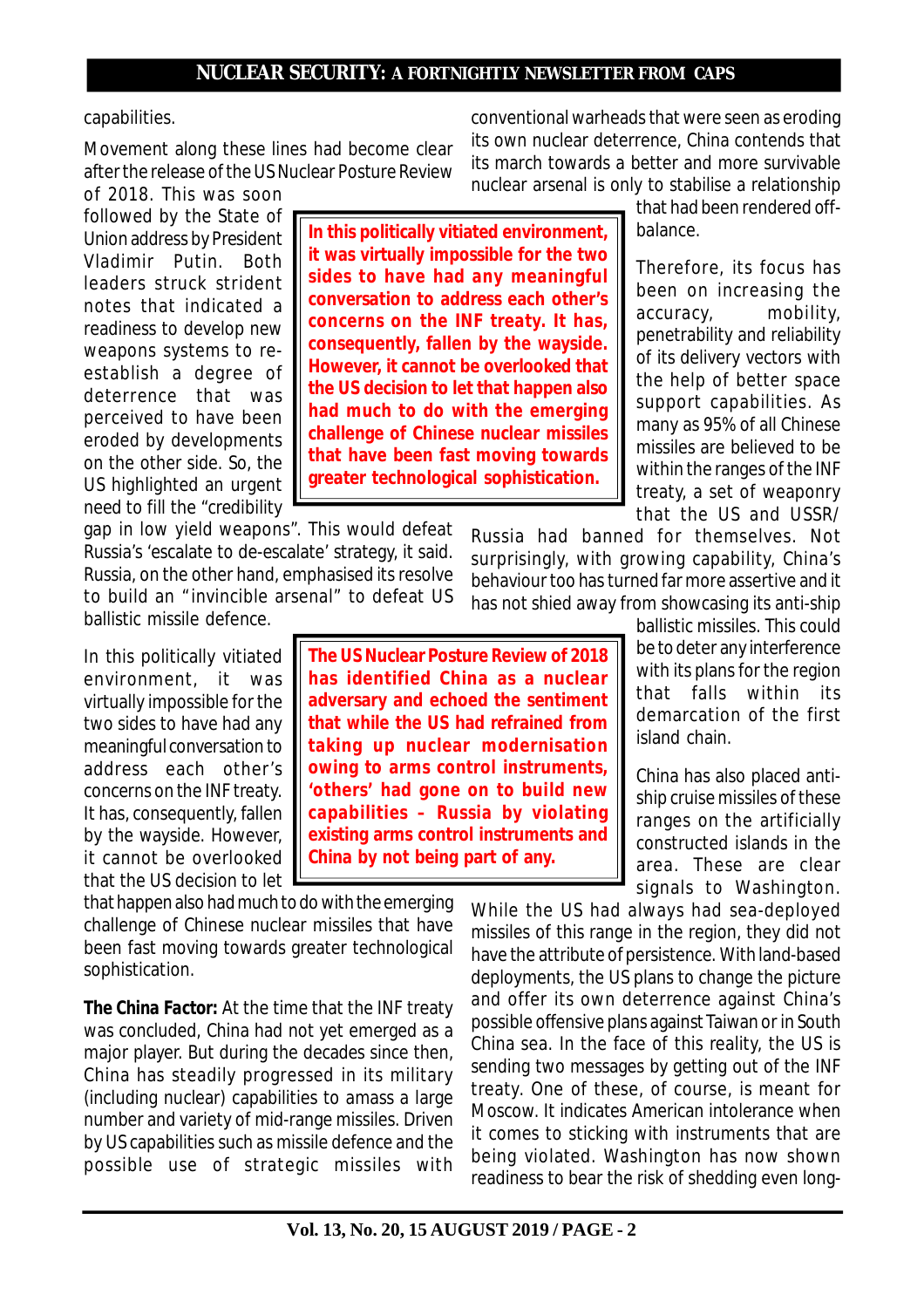standing mechanisms if they no longer seem to address its security concerns.

The second signal is meant for Beijing. The US Nuclear Posture Review of 2018 has identified China as a nuclear adversary and echoed the sentiment that while the US had refrained from taking up nuclear modernisation owing to arms control instruments, 'others' had gone on to build new capabilities – Russia by violating existing arms control instruments and China by not being part of any.

*What of India?:* The US has now stated the objective of crafting new arms control instruments

that would better reflect current nuclear realities. Obviously, it is looking to rope China into such arrangements, which would prove to be useful for India. The problem, however, is that President Xi Jinping has indicated his lack of interest in any nuclear arms control treaty. His position remains that the two major nuclear possessors must first further reduce their

nuclear armaments before expecting China's participation. Therefore, if the US was hoping to turn the death of the INF treaty into an opportunity for giving birth to a new instrument, the task looks quite difficult now. Should the demise of the INF treaty matter to India? There are, of course, no direct implications of this.

The treaty was a bilateral arrangement and it was incumbent on the two parties to live up to their commitments. If they have not, there is little that India can do about it. However, there are indirect ripples of this development that could well touch India's shores. For one, a politically vitiated relationship between US and Russia makes India's own bilateral engagement with each country more difficult. American objections to India's acquisition of the Russian S-400 air and missile defence system is just one such instance. The nature of their relationship also makes consensus or a united

**If the US was hoping to turn the death of the INF treaty into an opportunity for giving birth to a new instrument, the task looks quite difficult now. Should the demise of the INF treaty matter to India? There are, of course, no direct implications of this. The treaty was a bilateral arrangement and it was incumbent on the two parties to live up to their commitments. If they have not, there is little that India can do about it.**

approach more problematic on matters of global security, such as the challenges of nuclear terrorism, the political situation in Syria, the nuclear developments in North Korea and Iran, and so on.

Secondly, the collapse of nuclear arms control removes what were largely seen as some foundational treaties, such as the Anti-Ballistic missile treaty and INF, from being examples or anchors for other nuclear dyads to follow. In the current world order inhabited by nine nuclear weapons possessors, each of whom is engaged in advancing its nuclear capabilities to fit their idea

> of credible deterrence, there are no operational arms control models to emulate, except the US-Russia New Start treaty, which too is at present under an ominously grey cloud. At a time when new technologies like cyber offensives, hypersonics, artificial intelligence and machine learning are fast emerging and there is no clarity on how these would intersect with nuclear

deterrence, the lack of an arms control anchor could prove dangerous.

Thirdly, when nations get out of such arrangements, they leave behind a sense of heightened salience of nuclear weapons. Washington and Moscow seem to have voted in favour of new nuclear deployments over acceptance of controls on nuclear arms. With greater value being ascribed to nuclear weapons, proliferation yet again occupies centre stage.

An arms build-up, for now, looks inevitable as major nuclear possessors will make the worst-case assumptions of their adversaries and act accordingly. In conclusion then, the situation in 2019 appears to signal a nuclear world order (many are beginning to call it a disorder) in which nations are engaged in making exaggerated perceptions of each other's capabilities and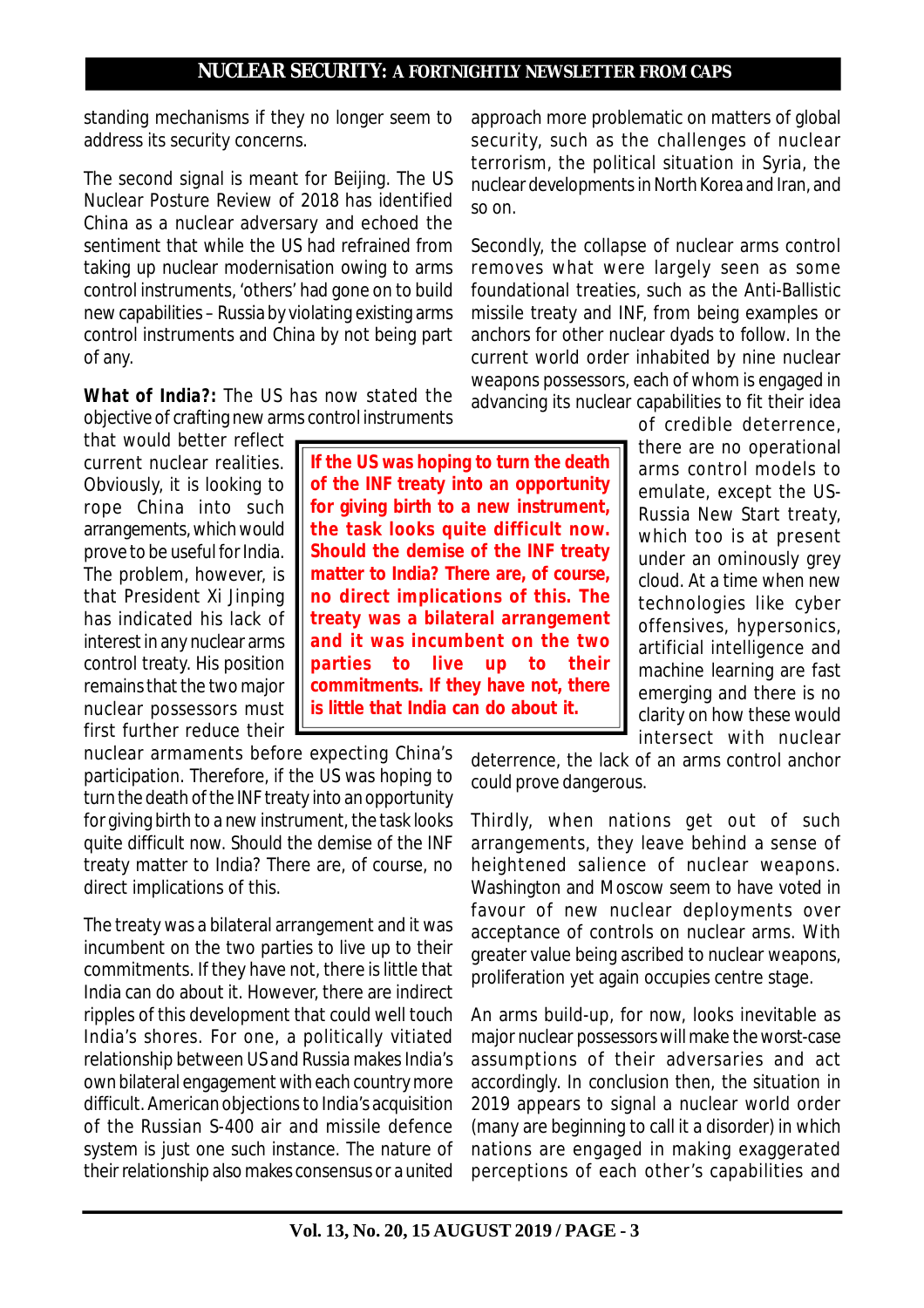**As of now, the situation looks gloomy and none of the nuclear weapon possessors have shown either the plans or the capacity to arrest the tide. The end of the INF treaty has most likely heralded an era of growing salience of nuclear weapons. Will the world have to experience a nerve-racking crisis**

**before the return of sanity.**

intentions. They helped along by liberal doses of hyper nationalism.

At the same time, one can see an unbridled growth of new technologies that look prone to

creating an arms race instability and increased risk of stumbling into nuclear escalation. As of now, the situation looks gloomy and none of the nuclear weapon possessors have shown either the plans or the capacity to arrest the tide. The end of the INF treaty has most likely heralded an

era of growing salience of nuclear weapons. Will the world have to experience a nerve-racking crisis before the return of sanity?

*Source: https://thewire.in, 09 August 2019.*

#### **OPINION – Carol Giacomo**

#### **Can the Democrats Do Better Than Trump on North Korea?**

Over the two years and three meetings that President Trump has engaged with Kim Jong-un, the North Korean leader may have produced fissile material for as many as a dozen more nuclear

weapons, according to expert estimates. That's hardly the total denuclearization of North Korea that Mr. Trump promised.

Would his Democratic challengers do a better job? Despite former President Barack Obama's warning

upon leaving office that North Korea presented the most urgent national security threat to the United States, the Democrats competing for the 2020 presidential nomination rarely mention North Korea, and the debates so far have given all foreign policy matters short shrift. When the Democrats do talk about North Korea, they are

more apt to pillory Mr. Trump for currying favour with Mr. Kim than to present alternative policies. So, we asked the seven candidates who scored two percent or more in the RealClearPolitics public opinion poll index to answer questions about how

> to handle North Korea. All stressed diplomatic solutions and working closely with allies.

> Senator Bernie Sanders said that while it was unlikely North Korea would give up its nuclear weapons in the short term, it could be persuaded to do so in the future, and "we need to test

the proposition" with a step-by-step process, which would "take some time."

Bernie Sanders doesn't rule out the possibility that the world may eventually have to accept and manage North Korea as a nuclear weapons state. But he warned that accepting that reality could prompt other countries to develop nuclear arms and lead to a breakdown in international efforts to restrain such weapons. Pete Buttigieg, the mayor of South Bend, Ind., said he rejected the idea of a "zero-sum insistence on full and complete denuclearization before any peace is possible," as Mr. Trump has demanded. He instead

> favoured a process of "small steps leading to bigger ones." He said it's unrealistic to think North Korea would immediately give up the nuclear weapons it sees as the key to its survival.

Mr. Buttigieg outlined a process by which the North

would take concrete and verifiable steps toward denuclearization by ceasing production of nuclear weapons materials and forgoing nuclear and missile tests, then dismantling production facilities and test sites, and finally destroying the weapons themselves.

**Despite former President Barack Obama's warning upon leaving office that North Korea presented the most urgent national security threat to the United States, the Democrats competing for the 2020 presidential nomination rarely mention North Korea, and the debates so far have given all foreign policy matters short shrift.**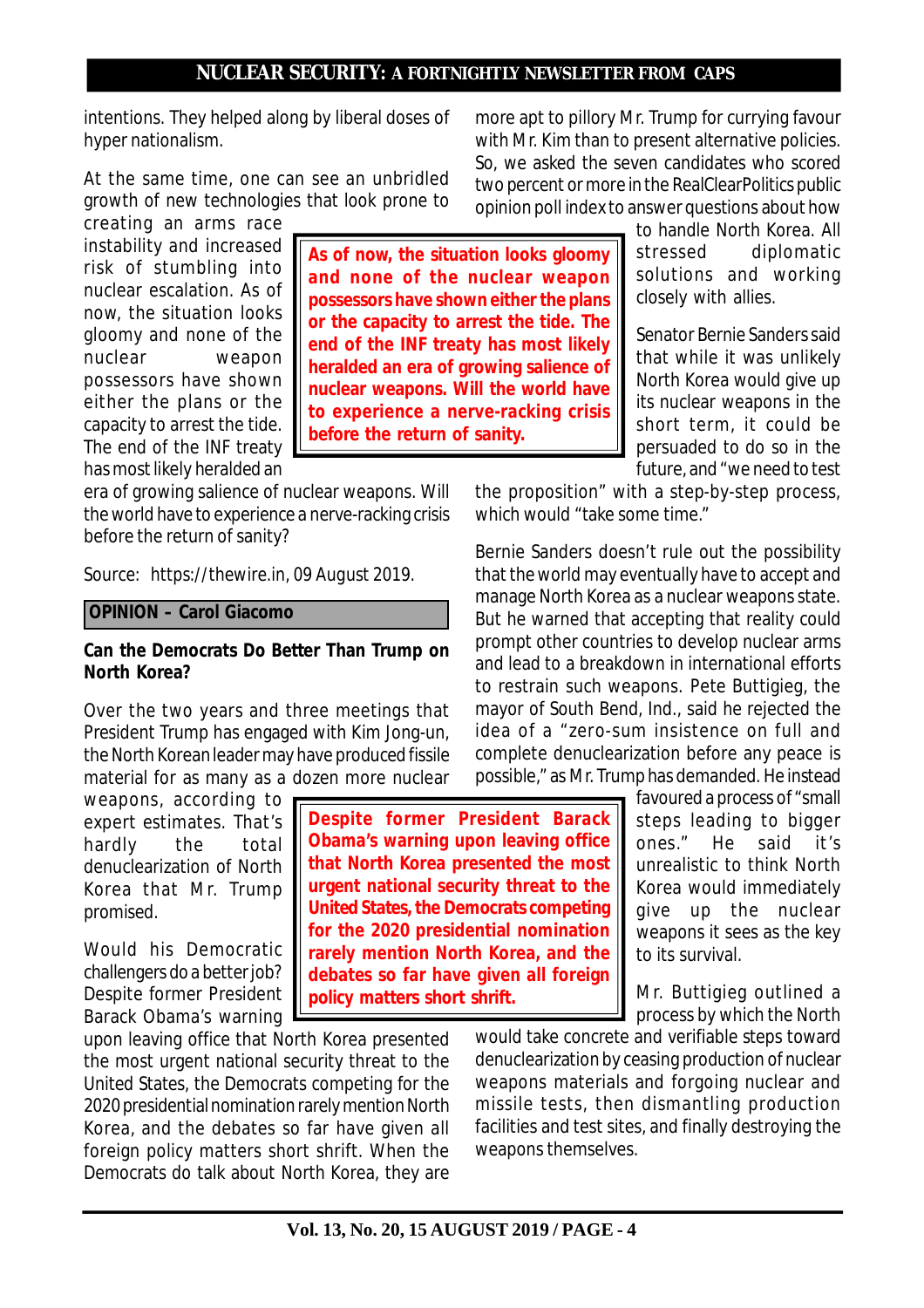In return, the United States would grant incremental relief from sanctions, encourage peace between North Korea and South Korea and normalize relations with North Korea, he said. Making a case for engaging adversaries, Mr. Buttigieg said he would meet Mr. Kim to close a possible framework agreement setting the terms for negotiations but would not "bathe him in unwarranted compliments," as Mr. Trump has done.

Senator Elizabeth Warren said she would put her immediate focus on an initial, verifiable

agreement to prevent the expansion of North Korea's arsenal and the transfer of its weapons to other countries. Real reductions in nuclear weapons and missiles and addressing human rights abuses would come later. She said she would meet Mr. Kim "if it is important to advance a substantive negotiation."

Senator Cory Booker said that while he would empower American diplomats to negotiate with North Korea, "there is no indication that the current relationship between the U.S. and North Korea merits a meeting of the heads of state." And if such a summit were contemplated, North Korea would first have to meet conditions, such as dismantling the nuclear complex at Yongbyon, agreeing to formally end the Korean War and returning military remains, he said. The responses from Joe Biden, Senator Kamala Harris and Beto O'Rourke added little new to the debate.

In one sense, that is predictable. It's still early in the campaign and candidates often don't do the heavy thinking about policy positions until they are forced to debate them publicly. For the moment, the North Korean threat seems to have receded in the public consciousness. According to new data from the Pew Research Centre, 75 percent of Americans saw North Korea as a major threat in 2017 when Mr. Trump was threatening "fire and fury" against the country, but today only

**Mr. Biden's reluctance to address North Korea beyond a perfunctory promise in his July foreign policy speech to "empower our negotiators and jumpstart a sustained, coordinated campaign with our allies and others including China"** toward **denuclearized North Korea is not encouraging given the fact that he has more experience than the others.**

53 percent do.

Mr. Biden's reluctance to address North Korea beyond a perfunctory promise in his July foreign policy speech to "empower our negotiators and jump-start a sustained, coordinated campaign with our allies and others - including China" toward a denuclearized North Korea is not encouraging given the fact that he has more experience than the others. The Obama administration identified North Korea's nuclear weapons program as a major threat but failed to find a solution. It tightened sanctions and, after a

> disappointing diplomatic effort in the first term, effectively gave up on negotiations in the second.

> Despite Mr. Trump's assertions to the contrary, the danger remains real, and many experts, and even some Trump administration officials, worry that the window for progress on a deal is fast closing. While

Mr. Trump continues to act as if his friendship with Mr. Kim has moderated his behaviour, two North Korean missile tests in recent weeks suggest that Mr. Kim may be running out of patience with diplomacy — or never intended to curb his weapons programs at all. Mr. Kim, whose intransigence is largely responsible for the current stalemate, has said he will give Washington until the end of the year to return to the negotiating table. At that point, the American presidential campaign will be in full swing, making serious deal-making even less likely than it already is.

*Source: https://www.nytimes.com. 05 August 2019.*

 **OPINION** – **Steve Holland, Andrew Osborn**

# **US Withdraws from Cold War-Era Nuclear Missile Treaty with Russia**

The US formally withdrew from a landmark 1987 nuclear missile pact with Russia after determining that Moscow was violating the treaty, an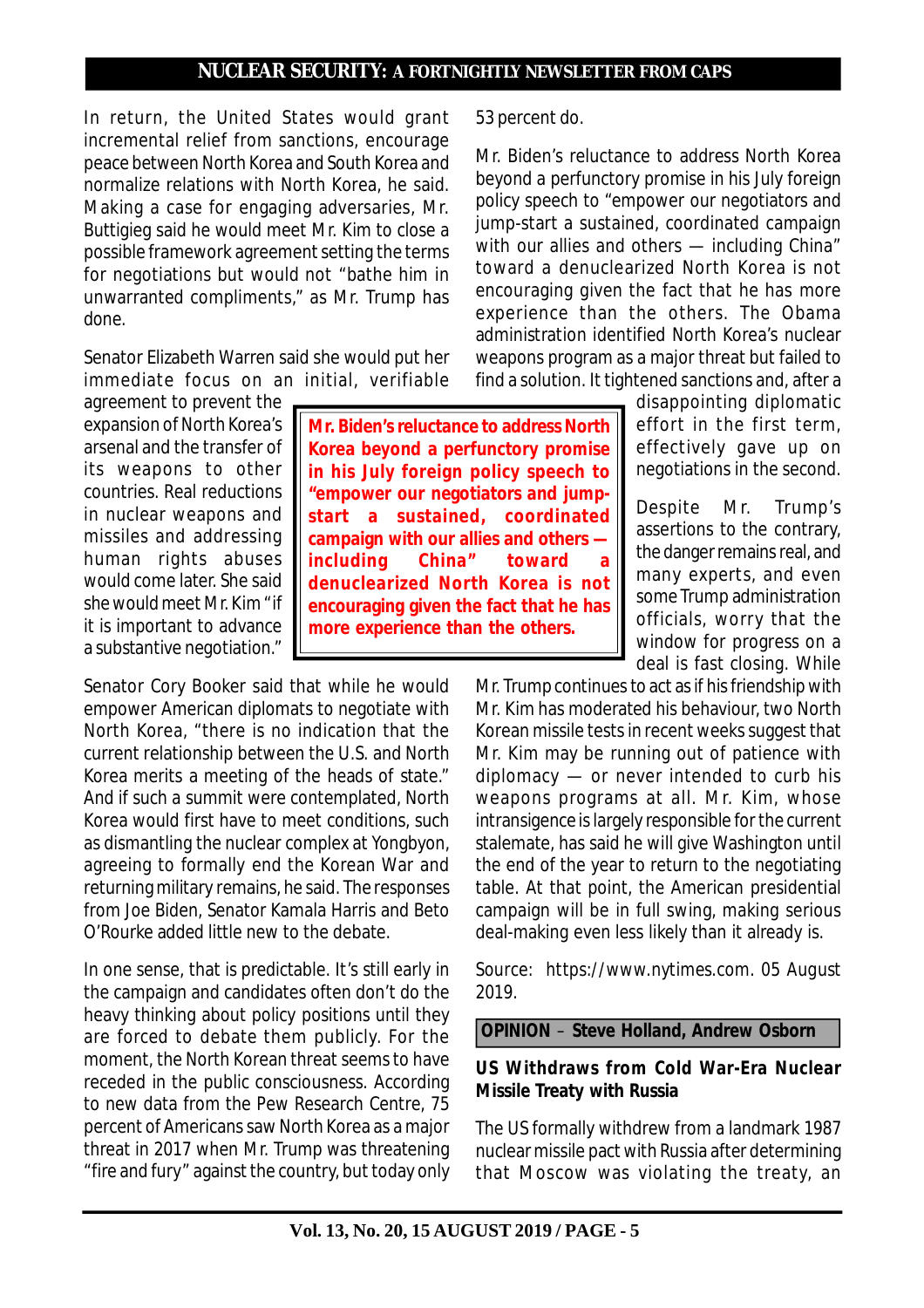accusation the Kremlin has denied. Washington signalled it would pull out of the arms control treaty six months ago unless Moscow stuck to the accord. Russia called the move a ploy to exit a pact that the US wanted to leave anyway in order to develop new missiles.

President Donald Trump told reporters he would like to seal a new arm deal with Russia reducing all nuclear forces, and possibly with China as well. "If we could get a pact where they reduce and we reduce nuclear, that would be a good thing for the world. I do believe that will happen," Trump said.

The Intermediate-range INF was negotiated by then-US President Ronald Reagan and Soviet leader Mikhail Gorbachev. It banned land-based missiles with a range of between 310 and 3,400 miles (500-5,500 km), reducing the ability of both countries to launch a nuclear strike on short notice. The dispute is

aggravating the worst US-Russia friction since the Cold War ended in 1991. Some experts believe the treaty's collapse could undermine other arms control agreements and speed an erosion of the global system designed to block the spread of nuclear arms.

"The US will not remain party to a treaty that is deliberately violated by Russia," Secretary of State Mike Pompeo said in a statement. "Russia's noncompliance under the treaty jeopardises US supreme interests as Russia's development and fielding of a treaty-violating missile system represents a direct threat to the US and our allies and partners," Pompeo said.

Senior Trump administration officials, who spoke on condition of anonymity, said Russia had deployed "multiple battalions" of a cruise missile throughout Russia in violation of the pact, including in western Russia, "with the ability to

strike critical European targets." Russia denies the allegation, saying the missile's range puts it outside the treaty. It rejected a US demand to destroy the new missile, the Novator 9M729, known as the SSC-8 by the NATO Western military alliance. Moscow has told Washington the US decision to quit the pact undermines global security and removes a key pillar of international arms control.

China's new ambassador to the UN, Zhang Jun, said China regrets that the US is withdrawing from the treaty and expressed doubt about joining the

**Russia had deployed "multiple battalions" of a cruise missile throughout Russia in violation of the pact, including in western Russia, "with the ability to strike critical European targets." Russia denies the allegation, saying the missile's range puts it outside the treaty. It rejected a US demand to destroy the new missile, the Novator 9M729, known as the SSC-8 by the NATO Western military alliance.**

US and Russia in a nuclear deal. "The US is saying China should be a party in this disarmament agreement, but I think everybody knows that China is not at the same level with the US and the Russian Federation," he said.

*'Serious Mistake':* Russia said it had asked the US for a moratorium on the deployment of land-based short and intermediate-

range nuclear missiles. "A serious mistake has been made in Washington," Russia's Ministry of Foreign Affairs said in a statement. "We have already introduced a unilateral moratorium and won't deploy land-based short or medium-range missiles, if we get them, in regions where such US missiles are not deployed," it said. President Vladimir Putin has said Russia does not want an arms race and he has promised he would not deploy Russian missiles unless the US does so first.

However, should Washington take such a step, he has said he would be forced to deploy Russian hypersonic nuclear missiles on ships or submarines near US territorial waters. NATO Secretary-General Jens Stoltenberg dismissed Russia's moratorium request, saying it was "not a credible offer" as he said Moscow had already deployed illegal missiles. "There are no new US missiles, no new NATO missiles in Europe, but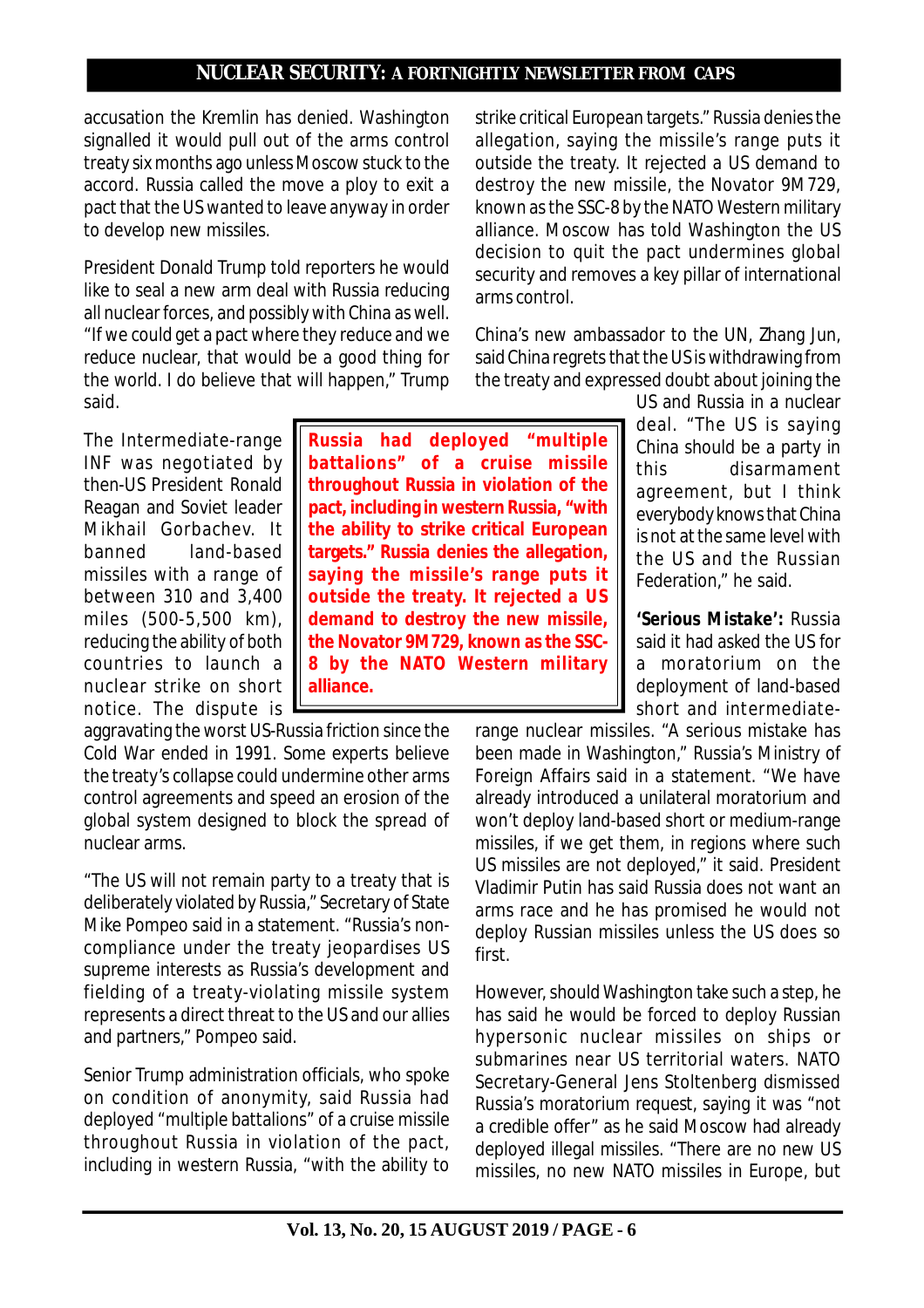there are more and more new Russian missiles," he said.

'We don't want a new arms race'. NATO said it had agreed to a defensive package of measures to deter Russia. That response would be measured and would only involve conventional weapons, it said. NATO's Stoltenberg said there would be "no rash moves" by the alliance which he said, "would not mirror what Russia does."

 NATO members Britain and Poland blamed Moscow for the treaty's demise. "Their contempt for the rules-based international system threatens European security," British Foreign Secretary Dominic Raab said on Twitter. European officials had voiced concern that if the treaty collapses, Europe could again become an arena for a nuclear-armed, intermediate-range missile

build-up by the US and Russia.

US officials said the US was months away from the first flight tests of an American intermediaterange missile that would serve as a counter to the Russians. Any deployment would be years away, they

said. "We are just at the stage of looking at how we might further the development of conventional options," one official said.

*Source: https://thewire.in, 03 August 2019.*

#### **OPINION – Gwynne Dyer**

#### **Letting Nuclear Arms Treaty Die a Dangerous Mistake**

The INF Treaty died earlier this month, but there won't be many mourners at the funeral. There should be. The problem the INF was intended to solve, back when US president Ronald Reagan and Soviet leader Mikhail Gorbachev signed it in 1987, was "warning time." Bombers would take many hours to get from Russia to America or vice versa, and even ICBMs would take 30-35 minutes. That would at least give the commanders of

**The problem the INF was intended to solve, back when US president Ronald Reagan and Soviet leader Mikhail Gorbachev signed it in 1987, was "warning time." Bombers would take many hours to get from Russia to America or vice versa, and even ICBMs would take 30-35 minutes.**

nuclear forces on the side that didn't launch the surprise attack enough time to order a retaliatory strike before they died.

Whereas IRBMs based in Europe could reach the other side's capitals, command centres, airfields and missile launchers in 10 minutes: barely time to tuck your head between your knees and kiss your ass goodbye, as they used to say. The IRBMs put everything on a hair-trigger. You had maybe five minutes to decide if you trusted the data from your radars or your satellite surveillance before you had to decide whether to launch your nuclear counter-strike. Which makes it all the weirder that the Russians took the lead in introducing IRBMs to Europe.

They were called SS-20s, and they put all the capitals of NATO's European members on 10

> minutes' notice of extinction. However, Moscow would also have only 10 minutes' warning once the U.S. developed its own IRBMs and based them in Europe (they were called Pershing IIs). But the United States is not in Europe, and only the Soviet Union's ICBMs could reach it.

No matter what happened with IRBMs in Europe, the U.S. would still have a half-hour-plus warning time. The Russians were exceptionally foolish to start this particular bit of the arms race. By the mid-1980s, the Russians were looking for a way out, and Reagan, who hated nuclear weapons, was happy to help them. He and Gorbachev signed the INF Treaty in 1987, banning all land-based ballistic missiles with "intermediate range" (500-5500km). They also banned all land-based cruise missiles of similar range, although the relatively slowmoving cruise missiles never posed a "warning time" problem. The INF Treaty was the first major sign that the Cold War was ending: 2,700 missiles were destroyed in the following two years, and everybody lived happily ever after.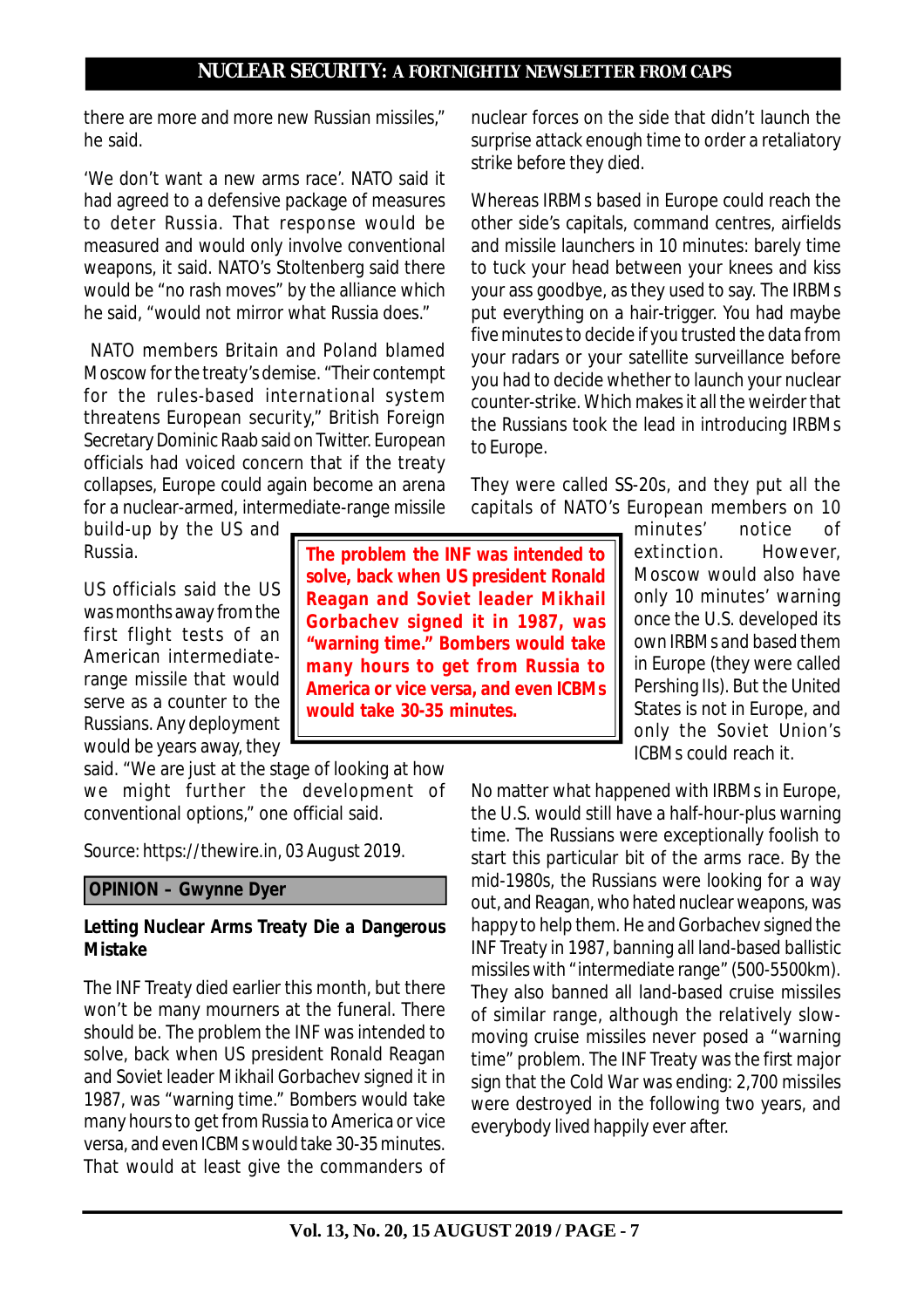**The reason is China. All the armscontrol treaties of the later 20th century was made in a bipolar world: The United States and the Soviet Union were the only players who counted. Now China counts, too, and arms control becomes a "three-body problem." Those are very hard**

*So why have they Now Just Let the INF Treaty* **Die?:** The Russians have been fiddling around with an existing sea-launched cruise missile that has a range of several thousand kilometres.

That's legal at sea, but then they test-fired the same missile from a landbased mobile launcher. They kept that test below the INF-permitted limit of 500 km for land-based cruise missiles, but the test proved that it would work at any range. It's a cruise missile, so it has no effect on warning time,

nor would it give Russia any

strategic advantage. Why didn't Russian President Vladimir Putin just stop the nonsense, and maybe apologize?

Same goes for the United States: the INF is good value, and the Russian infringement is legally questionable but strategically unimportant. Why haven't you taken the time to sort this out and keep the treaty alive? The reason is China. All the arms-control treaties of the later 20th century was made in a bipolar world: The United States and the Soviet Union were the only players who counted. Now China counts, too, and arms control becomes a "three-body problem." Those are very hard problems to solve.

The sane answer is simply to deal the Chinese in. Beijing doesn't want to live with 10 minutes' warning time, either. It would probably sign up to

the INF terms, provided that the U.S. and Russia were willing to grant it parity in other weapons. You could even throw in a new ban on "hypersonic" missiles of intermediate range, which will be otherwise be threatening warning times in a few

years. But there are people in Washington, and no doubt in Moscow, who would love to have the option of a no-warning disarming strike on Beijing. You have to kill the INF to achieve that,

because you would need to put land-based intermediate-range ballistic missiles on the ground in Asia. But those people have won the argument, because nobody else cares enough.

> Former U.S. secretary of state George Shultz, who negotiated the INF Treaty, told the Voice of America recently, "When something like the INF goes down the drain almost like nothing, it shows you the degree to which people have forgotten the power of these weapons. One day it'll be too late." It's 30 years since the Cold War

ended, and the insiders in the American and Russian defence establishments who are letting the INF die are betraying our trust. New weapons, new strategies, new threats are the building blocks of their careers, and they have forgotten to be afraid

So the U.S President Donald Trump, or his national security adviser John Bolton, or Putin, should not be blamed as they are the ones who are only doing their usual belligerent shtick. Rather the careerists, who should know better should be blamed.

*Source: https://www.winnipegfreepress.com, 10 August 2019.*

 **OPINION – New Delhi Times**

**Without INF Treaty, World becomes Vulnerable**

The INF Treaty between the United States and the Soviet Union was signed in 1987 prohibiting both countries from having land-based missiles of 500-5,500 kilometres range. This was the first-ever pact signed between Washington and Moscow on nuclear disarmament and became a

major step forward in restricting the arms race during the Cold War years. Other treaties, dialogue platforms and mechanisms on arms control for strategic balance followed later.

**It's 30 years since the Cold War ended, and the insiders in the American and Russian defence establishments who are letting the INF die are betraying our trust. New weapons, new strategies, new threats are the building blocks of their careers, and they have forgotten to be afraid of nuclear war.**



**problems to solve.**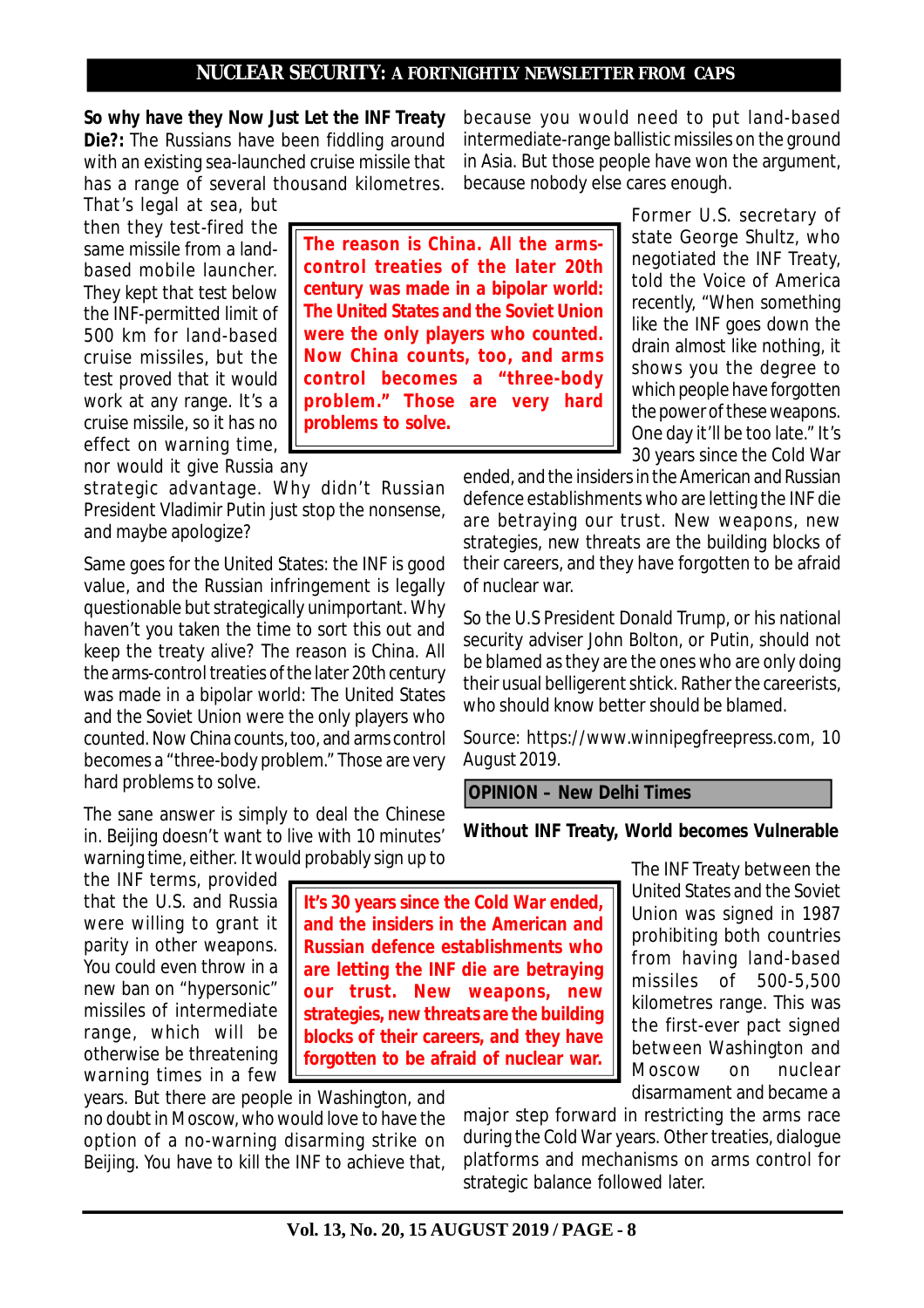On February 2, Trump administration gave sixmonth's withdrawal period to suspend the US obligations on the INF and terminated the treaty on August 2. Russia followed the suit shortly thereafter. This has tremendous implications for

the US-Russia ties and the world. With INF gone, the New START remains the sole nuclear arms reduction treaty between the US and Russia. Unless extended, it expires in 2021, leaving no control over the nuclear arsenals of two super powers. When both treaties fade into history, strategic stability

will become more vulnerable since the US and Russia control over 90 percent of the world's nuclear arsenal. Reducing nuclear stockpile through continuous negotiation will become a distant possibility when the US and Russia free themselves from arms control obligations.

**America and Russia.**

Washington withdrew from INF because Moscow developed advanced ballistic and hypersonic delivery systems in violation of the treaty. Secondly,

despite being the world's second-largest economy, and an effective competitor of the US with quality missiles, China has not joined the INF treaty. China, rather than Moscow, contributed more to the US determination to withdraw.

**The INF treaty restricts land-based nuclear weapons whereas the US has deployed sea-based conventional and nuclear missiles on its powerful naval vessels. Some Middle East, South Asian and North-East Asian countries have long possessed offensive mediumrange missiles. A probable arms race among the US, Russia and China could lead to sub-regional disturbances.**

and Pakistan – do. Russia's possession of huge tactical nuclear weapons pressurizes China to have, as a major component of its nuclear deterrent, landbased intermediate-range nuclear missiles for its national security. The US propensity of withdrawing from international **The US will return to INF only if it is renegotiated including China as a member. But China refuses to join stating its nuclear strategy is for selfdefence; committed to no first use and non-participation in arms race; steady nuclear policy over decades; and modest nuclear arsenal compared to**

> organizations and treaties is also discouraging. The US counter-argues that China has the most intermediate-range missiles in the world with largest number of weapons prohibited under the treaty and is a major power in the Asia-Pacific region. The US can't silently witness European stability under INF at the expense of weakening American military presence in the Asia-Pacific region. The US has actually deployed many intermediate-range missiles in Asia, Europe and

the Indian Ocean, but not on land.

The INF treaty restricts land-based nuclear weapons whereas the US has deployed sea-based conventional and nuclear missiles on its powerful naval vessels. Some Middle East, South Asian and North-East Asian countries have long

possessed offensive medium-range missiles. A probable arms race among the US, Russia and China could lead to sub-regional disturbances. The collapse of INF could trigger more regional and sub-regional missile development.

The treaty prohibited only land-based mediumrange missiles, which are Russia's strength. However, the US sea-based strategic nuclear

The US now seeks a new arms control treaty that will also include China. When Japan suggested a new multilateral nuclear missile treaty to replace the INF, China opposed citing treaty's multilateralization and insisted that the US should first disarm its nuclear arsenal. The US will return to INF only if it is renegotiated including

China as a member. But China refuses to join stating its nuclear strategy is for self-defence; committed to no first use and non-participation in arms race; steady nuclear policy over decades; and modest nuclear arsenal compared to America and

Russia.

The strategic environment of East Asia is different from the US and Russia. The US neighbours don't have nuclear weapons while four countries in China's neighbourhood – Russia, India, North Korea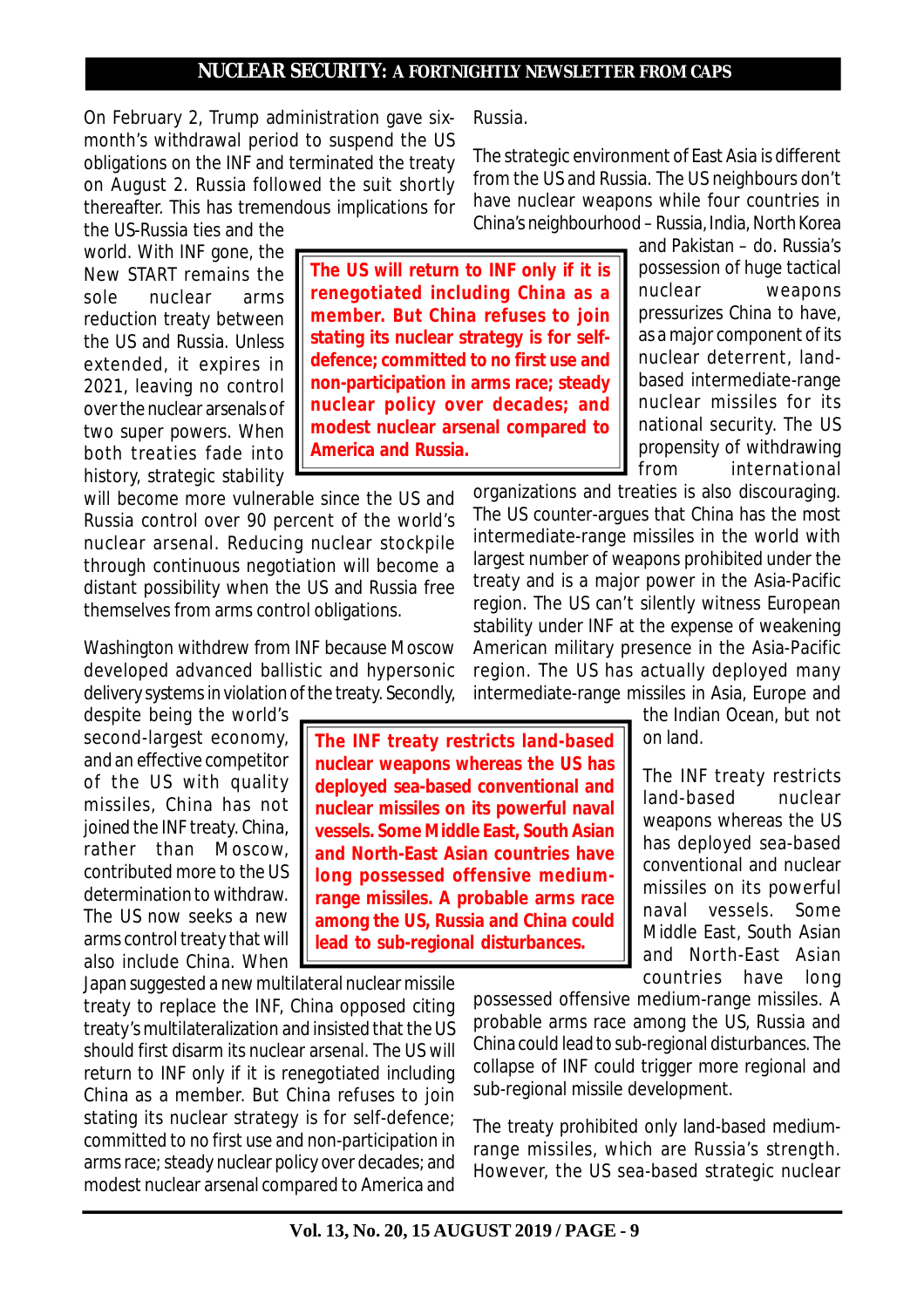**Nevertheless, nuclear power provides valuable benefits. It is highly reliable and emissions-free. It provides generation diversity, which can reduce the adverse effects of fuel-price shocks. It does not require backup and**

weapons constitute a strong deterrent to Russia, so the US abandoning its land-based nuclear missiles deployed in Europe will not fundamentally shake its strategic deterrence to Russia. If Washington deploys intermediate range missiles in Europe, Moscow could deploy weapons that can hit America. The fundamental premise of nuclear arms control is strategic stability. So, the absence of INF enhancing vulnerability though potential arms race may never reach the Cold War heights. Washington will deploy more land-based intermediate range missiles in East Asia to deter Beijing, triggering strong resistance from China.

*Source: https://www.newdelhitimes.com, 12 August 2019.*

#### **OPINION - Jonathan Lesser**

### **Can Nuclear Power Be Saved?**

Whither nuclear power? That question has become more important as energy policies evolve to emphasize emissions-free "green" energy and an increased electrification of the U.S. economy. Some environmentalists consider nuclear power to be crucial

to reducing carbon emissions; others continue to vehemently oppose nuclear power and believe that our energy must come solely from renewable sources. The public, encouraged into hysteria by **storage, unlike wind- and solar-power generation. And new designs for nuclear plants promise lower costs and improved safety.**

dramatizations of nuclear-plant accidents such as the film 'The China Syndrome' and HBO's 'Chernobyl', is split. Meanwhile, the nuclear-power industry itself is in a parlous state for a variety of tangled reasons.

In a recent Manhattan Institute report, I broke them down into four categories: (i) decades of construction cost overruns and plant delays because of poor designs, lack of manufacturing expertise, and changing regulations; (ii) political squabbling over spent-nuclear-fuel disposal; (iii) energy policies, including renewable-energy subsidies and mandates, that have distorted electric-power markets and made it harder for nuclear plants to compete; and (iv) lower naturalgas prices and more efficient gas-fired generators. In the past few years, threatened plant closures have led state policymakers to award subsidies to eleven existing plants. More such subsidies are likely forthcoming, if for no other reason than some nuclear-plant owners wanting their share of the subsidy pie. "Nice plant you got there," they seem to be saying to local economic stakeholders. "Be a shame if something happened to it."

Nevertheless, nuclear power provides valuable benefits. It is highly reliable and emissions-free. It provides generation diversity, which can reduce the adverse effects of fuel-price shocks. It does not require backup and storage, unlike wind- and solar-power generation. And new designs for nuclear plants promise lower costs and improved

safety.

Then again, the nuclear industry has long promised lower costs — and failed to deliver. When actual construction begins, costs always seem to balloon, owing to a combination of poor manufacturing and changing safety regulations. SCANA Corporation's partially built and now

abandoned Santee Cooper nuclear plant, which led to that company's purchase by Dominion Energy, and Southern Company's delayed Vogtle plant, are just the latest examples.

So what should be done? In part, the answer depends on the future direction of U.S. energy policy. If the country adopts the unicorn and pixiedust fantasies of the Green New Deal or other policies that mandate decarbonization, the U.S. appetite for energy — especially electricity — will continue to increase. Given current technology and prospects for future innovations, the only realistic way of meeting that demand is nuclear power. As my Manhattan Institute colleague Mark Mills has aptly explained, expecting to meet the needs of an electrified economy solely with wind,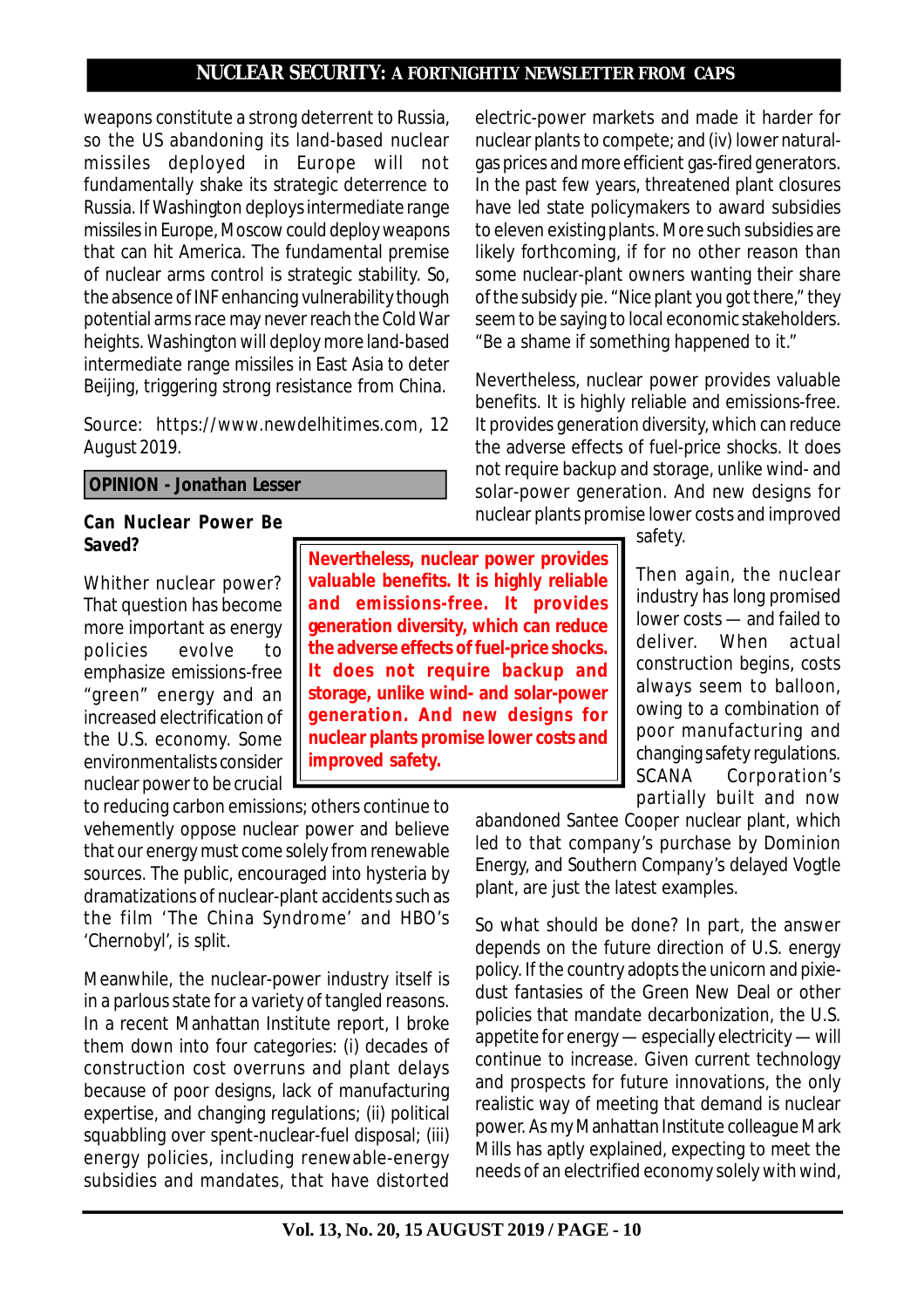**It seems that the only way the U.S. is likely to solve this political issue is to follow Finland's approach, of identifying suitable locations and then discussing the prospective repository with the local populace, who may view it as a booster for their economy.**

**Vol. 13, No. 20, 15 AUGUST 2019 / PAGE - 11**

# **NUCLEAR SECURITY: A FORTNIGHTLY NEWSLETTER FROM CAPS**

**Nuclear-waste disposal is not a technological issue, as some critics contend. Rather, it is a political one. Spent nuclear fuel, which remains radioactive for thousands of years, can be disposed of safely. Finland has taken the lead on the issue and is constructing a permanent underground depository.**

solar, and battery storage is "magical thinking."

That means the next hurdle is making the nuclearpower industry viable — a technological and political challenge. First, there is cost. Small modular reactors (SMRs), 50 MW in size, promise lower costs thanks to standard designs and

modular construction. The most advanced design is by NuScale Corporation, which will provide a complete "nuclear plant in a box" (albeit a 76-by-15 foot, 700-ton box). The first NuScale SMRs are slated to be installed at the Idaho National Laboratory and

operational by 2026. Small modular units, if successful, will be small enough to be installed as electricity demand increases, while avoiding the whale-like financial commitments of the current crop of 1,000 MW reactors.

Second, and perhaps most importantly, is permanent storage and disposal of spent fuel. For nuclear power to remain a viable energy technology, this issue must be addressed. In fact, 14 states, including many with nuclear plants

currently operating or retired, have prohibitions or restrictions on construction of new plants until a permanent repository for high-level waste has been identified.

Nuclear-waste disposal is not a technological issue,

as some critics contend. Rather, it is a political one. Spent nuclear fuel, which remains radioactive for thousands of years, can be disposed of safely. Finland has taken the lead on the issue and is constructing a permanent underground depository. The project has been supported by the government and, most importantly, by the local community. And for good reason. The science supports the safety of their approach. Spent fuel can be safely stored deep underground in stable rock formations, such as the granite bedrock in

which the Finnish site is being constructed.

France, which relies on nuclear power for threefourths of its electricity, has yet to develop a permanent underground depository, owing to opposition to siting such a facility. However, unlike the US, France reprocesses spent nuclear fuel,

which creates additional usable fuel, and puts the remaining nuclear waste in temporary storage facilities. Work on the only federally proposed US permanent waste depository, at Yucca Mountain, Nevada, which began after congressional

authorization in 1987, was stopped by the Obama administration and remains opposed by Nevada's senators and Democratic congressional leaders. Although the Trump administration has proposed to restart the Yucca Mountain project, the bitter opposition is unlikely to abate, rendering prospects for its completion dim.

It seems that the only way the U.S. is likely to solve this political issue is to follow Finland's approach, of identifying suitable locations and

> then discussing the prospective repository with the local populace, who may view it as a booster for their economy. For example, the Waste Isolation Pilot Project (WIPP), which stores midlevel nuclear waste and is located just south of

Carlsbad, N.M., is strongly supported by the local community because of its economic benefits.

Third, if we must subsidize the current crop of nuclear plants, then those subsidies ought to be as efficient as possible. To begin with, subsidies for wind and solar power ought to be eliminated. Those subsidies help drive down wholesale (but not retail) electricity prices and make it more difficult for existing nuclear plants, along with all other unsubsidized generation, to compete.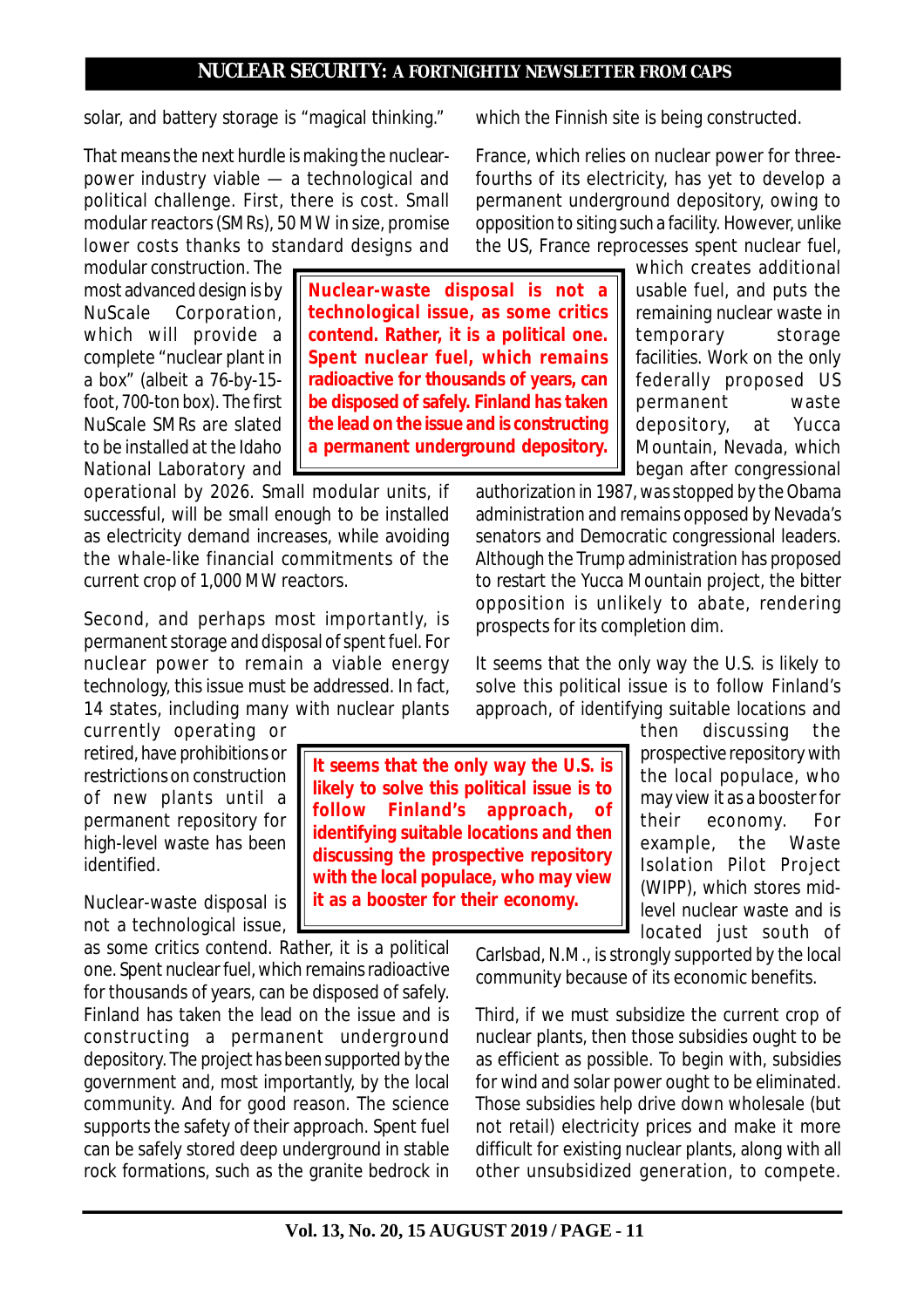Subsidizing nuclear plants to overcome the market distortions caused by wind and solar subsidies is a recipe for failed wholesale electric markets.

Instead, nuclear subsidies should be tied directly to wholesale power prices. (The technical term is called a "contract-for-differences.") If wholesale electricity prices increase, subsidies are automatically reduced, and vice versa. Additionally, subsidies should require nuclearplant owners to have "skin in the game," by imposing requirements that those plants increase their operating efficiency over time. Moreover, before other nuclear plants are subsidized, they should be subject to a comprehensive cost-benefit analysis that affirmatively answers the key question: "Can this plant be saved?" We ought not to toss ratepayer and taxpayer dollars at plants that have little or no prospect of improved performance or economic viability.

What about broad-based carbon taxes and carbon "border tax adjustments," such as those called for under the Climate Action Rebate Act of 2019, introduced last month by Senators Coons (D., N.J.) and Feinstein (D., Calif.)? Although, in theory, broadbased carbon taxes would be the most economically efficient approach to

saving nuclear plants, it is not so in practice. The carbon taxes envisioned by the Coons-Feinstein legislation would likely wreck the U.S. economy, encourage international economic retaliation, and have little or no measurable effect on the climate. (Developing countries, after all, are unlikely to abate carbon use, and their carbon footprint affects global net emissions just as much as ours does.)

As electricity becomes ever more important to the U.S. economy, with many politicians demanding electrification to combat climate change, nuclear power should take center stage because it is both clean and reliable. Wind and solar generation will not be able to meet the increased demand of electrification, because the land and battery storage requirements are unrealistic and technologically infeasible. Nuclear-plant subsidies, carefully crafted, are the best answer to ensure that the nuclear industry survives and evolves to finally meet expectations, after decades of broken promises.

#### *Source: https://www.nationalreview.com, 14 August 2019.*

 **OPINION – George Shultz, Lee Hamilton**

#### **Our Efforts to Prevent Nuclear Terror are Shrinking. The Threat is not.**

Few have done more to prevent the spread of nuclear weapons and materials than the late Sen. Richard Lugar, R-Indiana, who passed away in April. Our current generation of lawmakers must not take the legacy of bipartisan leadership he

> left behind for granted – it is in grave danger.

Despite progress made at four Nuclear Security Summits between 2010 and 2016 to address the existential threat of nuclear terrorism, a new report from Harvard University's Managing the Atom Project warns that "High-level political attention to nuclear security and

overcoming obstacles has largely faded, international mechanisms for fostering nuclear security action and cooperation have not managed to fill the gap created by the absence of nuclear security summits, and political disputes continue to impede efforts to sustain or expand cooperation in crucial areas."

Recent years have seen an erosion of congressional expertise and experience on preventing nuclear terrorism, while successive administrations have proposed to shrink spending on core nuclear material security and nonproliferation programs. Last July, a first-ever study assessed congressional attitudes on nuclear security. Undertaken by the Arms Control

**Wind and solar generation will not be able to meet the increased demand of electrification, because the land and battery storage requirements are unrealistic and technologically infeasible. Nuclear-plant subsidies, carefully crafted, are the best answer to ensure that the nuclear industry survives and evolves to finally meet expectations, after decades of broken promises.**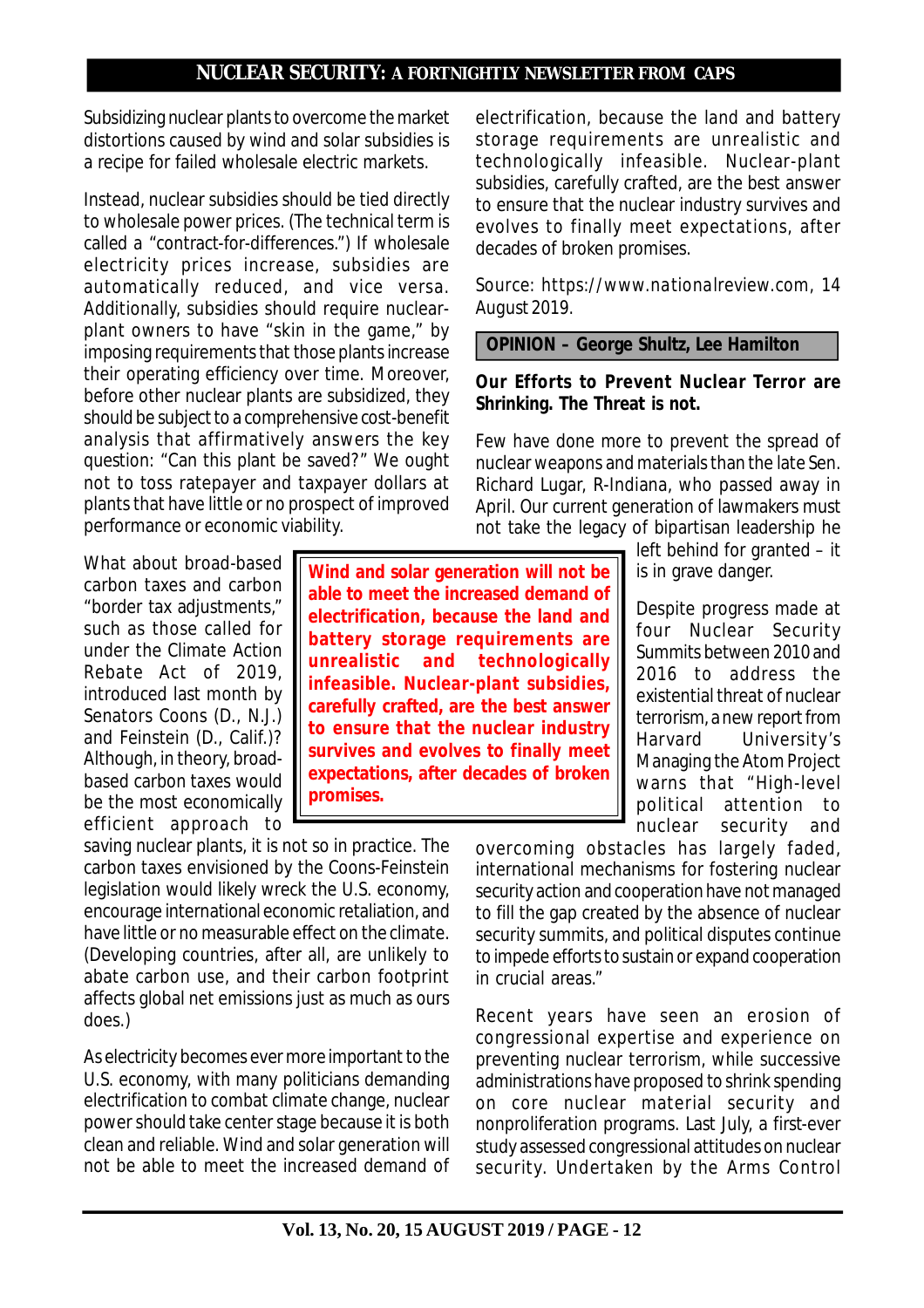**But the global nuclear security enterprise is at a critical crossroads. While the worldwide use of nuclear and radiological materials has grown, including in unstable regions of the world, and emerging technologies such as additive manufacturing and offensive cyber tools pose new challenges, the issue of nuclear security has all but faded from the US national**

Association and Partnership for a Secure America, the study found that effective congressional oversight of this issue has been constrained in recent years by numerous obstacles, including limited institutional knowledge, misunderstanding of the subject, skepticism of mission need, competing priorities, and funding constraints.

Yet historically, Congress has been the source of

bipartisan innovation and the key supporter of efforts to advance global nuclear security. Senator Lugar, along with Sen. Sam Nunn, D-Georgia, embodied this reality as the architects of the Nunn-Lugar Cooperative Threat Reduction program, which from 1992 to 2012 deactivated 7,500 nuclear warheads and 2,000 intercontinental ballistic

missiles in Russia and the states of the former Soviet Union. Even in recent years, bipartisan leaders like Sen. Dianne Feinstein, D-Calif., Sen. Lamar Alexander, R-Tennessee, and Rep. Marcy Kaptur, D-Ohio, have championed sizable funding increases for nuclear security programs.

**conversation.**

But the global nuclear security enterprise is at a critical crossroads. While the worldwide use of nuclear and radiological materials has grown, including in unstable regions of the world, and emerging technologies such as additive manufacturing and offensive cyber tools pose new challenges, the issue of nuclear security has all but faded from the US national conversation. As these materials become more widespread, they will be vulnerable to criminal and terrorist organizations without sufficient security efforts.

Unfortunately, for the third year in a row, the Trump administration is proposing to reduce funding for core U.S. nuclear security and nonproliferation programs at the semiautonomous National Nuclear Security Administration.

In addition, the Los Angeles Times recently found that the administration has scaled back or ended programs at the Department of Homeland Security designed to combat chemical, biological, radiological and nuclear threats.

That's why we and 30 other former high-ranking government officials representing both political parties, including Sen. Lugar, signed a statement earlier this year urging immediate Congressional action to step up efforts to secure nuclear and radiological materials globally to prevent any

possibility of a nuclear terrorist attack. We recommend these five courses of action:

- 1. The Office of Management and Budget should be required to prepare an annual report summarizing the aggregate U.S. budget for nuclear security and nonproliferation programs;
- 2. A blue ribbon, bipartisan congressional commission should be established to develop a comprehensive strategy to prevent, counter, and respond to nuclear and radiological terrorism;
- 3. A program of activities should be designed to prevent nuclear theft and trafficking in North Korea;
- 4. Periodic hearings should be held with government and non-governmental nuclear security experts; and
- 5. A sustained effort should be pursued to promote a mandatory international system of monitoring, reporting, and accountability in all countries with nuclear and radiological materials and the facilities that house them.

Some members of Congress are heeding the call. For example, we applaud Rep. Jimmy Panetta, D-Calif., and Rep. Chuck Fleischmann, R-Tennessee, for recently introducing the "Nuclear Security and Nonproliferation Accounting Act," which would direct the Government Accountability Office to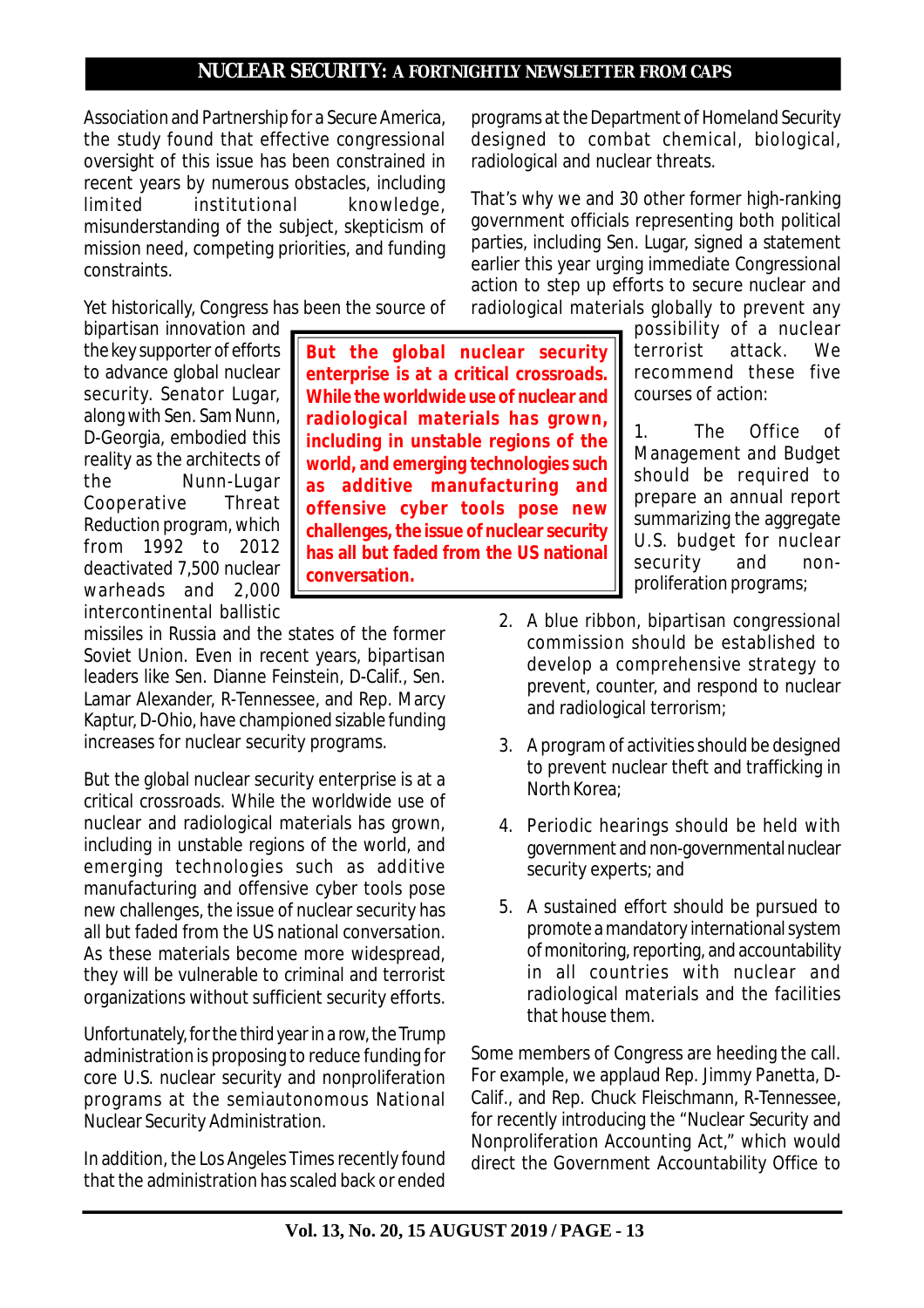submit annual reports on the budget for international and domestic nuclear security programs of the United States. Programs to prevent

nuclear and radiological terrorism are spread throughout the government; a consolidated summary would offer a clear picture of gaps and overlaps.

As the nation continues to mourn the passing of a statesman who made crucial contributions to reducing nuclear threats, it is the responsibility of his

successors in Congress to sustain and build on the legacy they have inherited.

*Source: https://www.defenseone.com, 13 August 2019.*

#### **NUCLEAR STRATEGY**

#### **CHINA**

#### **China's Position on the US Withdrawal from the INF Treaty**

On August 6, 2019, H. E. Mr. Li Song, Chinese Ambassador for Disarmament Affairs, presented China's position and proposition on the US

withdrawal from the INF Treaty at the Conference on Disarmament.

Li expressed that China deeply regrets and firmly opposes the US practice of insisting on withdrawing from the INF Treaty in disregard of international opposition. Since the US officially announced its withdrawal on August 2. senior officials of the US Defense Department have publicly stated that the US will seek to resume the

**Li called on the international community to stay clear of the grave consequences of the US withdrawal from the INF Treaty, and to prevent the US from shifting its own special and primary responsibilities in nuclear disarmament under any pretext. He urged the US to exercise restraint, not to take actions that undermine the security interests of other countries, fulfil its due international responsibilities as a major power and earnestly safeguard the global and regional peace and security.**

development and deployment of the intermediaterange missiles. This fully demonstrates that the withdrawal from the INF Treaty is another negative move by the US to pursue unilateralism in disregard of its international commitments. Its real intention is

**If the US adopts the above irresponsible unilateral measures, it will severely undermine global strategic balance and stability, intensify tensions in international relations, undermine strategic mutual trust of major countries, disrupt international nuclear disarmament and arms control processes, and threaten peace and security in relevant regions.**

to make the Treaty no longer binding on itself so that it can unilaterally seek military and strategic edge. If the US adopts the above irresponsible unilateral measures, it will severely undermine global strategic balance and stability, intensify tensions in international relations, undermine strategic mutual trust of major countries, disrupt international nuclear

disarmament and arms control processes, and threaten peace and security in relevant regions. Like the vast majority of members of the international community, China is deeply concerned about the above-mentioned negative developments.

Li said that China noted that while withdrawing from the INF Treaty, the US declared that the US-Russian bilateral nuclear disarmament era has ended, and once again raised the issue of China's participation in multilateral nuclear arms control negotiations with the US and Russia. The US claim is a complete diversion from international attention. China has no intention to participate in such

negotiations and will not be made part of it. He stressed that China's nuclear strategy for self-defence is completely transparent, its nuclear policy is highly responsible, its nuclear arsenal is extremely limited in scale, and never poses threats to international peace and security. China did not, does not and will not engage in any nuclear arms race with any country.

Li called on the international community to stay clear of the grave consequences of

the US withdrawal from the INF Treaty, and to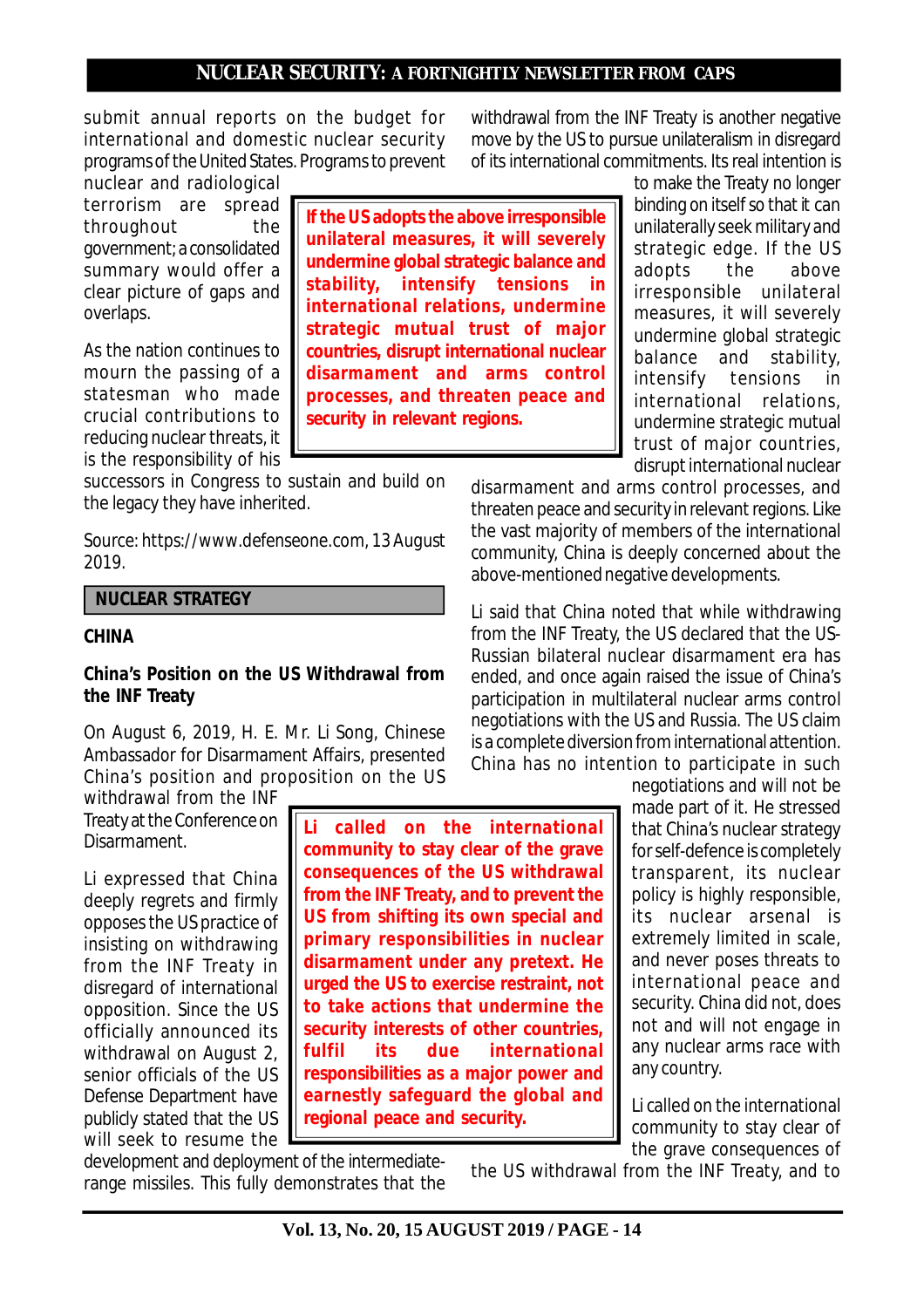prevent the US from shifting its own special and primary responsibilities in nuclear disarmament under any pretext. He urged the US to exercise restraint, not to take actions that undermine the

security interests of other countries, fulfil its due international responsibilities as a major power and earnestly safeguard the global and regional peace and security. He stressed that this is the common voice of the international community.

Li pointed out that China supports and encourages the US and Russia to maintain dialogue on strategic security and bilateral nuclear disarmament issues and make their necessary efforts to extend the New START. The differences between the US and Russia

on the implementation of the nuclear disarmament treaties should be resolved through dialogue and negotiation. It is neither right nor possible to address them by withdrawing from or breaching the treaties. As the powers possessing the largest nuclear arsenals, the US and Russia are obliged to continue substantially reducing their nuclear

arsenals in a verifiable, irreversible and legally binding manner. It is the important guarantee for maintaining global strategic stability, international peace and security, and the international arms control and non-proliferation regime, which will also create the necessary conditions for advancing the multilateral nuclear disarmament process.

#### *Source: www.china-un, 06 August 2019.*

#### **China Warns US Against Sending Missiles to Asia Amid Fears of an Arms Race**

China warned it would "not stand idly by" if the United States deployed ground-based missiles to Asia, as a bruising trade war and strained relations fuelled fears of an arms race between Beijing, Washington and Moscow. A Chinese arm control official, Fu Cong, delivered the warning three days after the American defence secretary, Mark Esper, said he favoured deploying such missiles to the region "sooner rather than later." Mr. Esper

**China warned it would "not stand idly by" if the United States deployed ground-based missiles to Asia, as a bruising trade war and strained relations fuelled fears of an arms race between Beijing, Washington and Moscow.**

**Russia has denied violating the INF and objected to the American withdrawal, but expressed interest in new negotiations. Explaining China's resistance to those talks, Mr. Fu cited the disparity in weapons stockpiles, saying, "I do not think it is reasonable or even fair to expect China to participate in any nuclear reduction**

**negotiations at this stage.**

did not give an exact timeline or a possible base for the missiles, but suggested it would take months, potentially 18 or more, to field the weapons.

"We call on the U.S. to exercise restraint," Mr. Fu said in a Foreign Ministry

statement. "China will not stand idly by and will be forced to take countermeasures if the U.S. deploys intermediate-range ground-based missiles in this part of the world." Mr. Fu did not specify what countermeasures China would take

> in response to deployment. He did say, though, that China had "no interest" in arms control talks with the United States and Russia — a step toward President Trump's ambition of a three-way nuclear accord.

The Trump administration has argued that Russian-American arms agreements are outdated

in the context of a rising China, and the United States formally pulled out of the Intermediate-Range Nuclear Forces Treaty of 1987, or I.N.F., on the grounds of Russian violations. Mr. Fu said the American withdrawal from the treaty would have "a direct negative impact" on global stability and security, and called it a "pretext" for an American weapons build-up.

Russia has denied violating the INF and objected to the American withdrawal, but expressed interest in new negotiations. Explaining China's resistance to those talks, Mr. Fu cited the disparity in weapons stockpiles, saying, "I do not think it is reasonable or even fair to expect China to participate in any nuclear reduction negotiations

at this stage."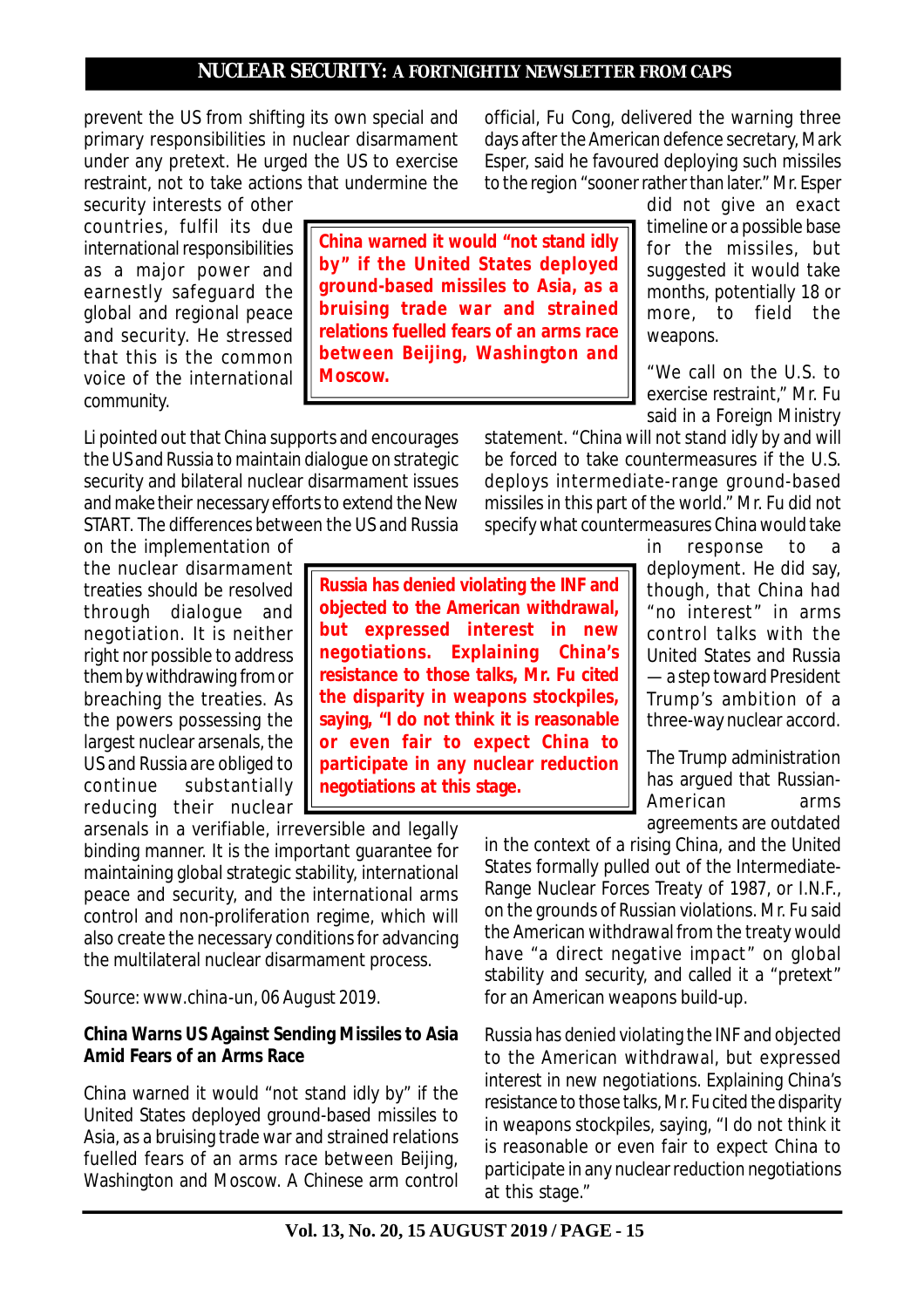Together, the United States and Russia hold more than 90 percent of the world's nuclear weapons, according to the Federation of American Scientists, a non-profit based in Washington. The group estimates that the United States has about 1,750 deployed warheads, Russia has about 1,600 and China about 290. According to Mr. Fu, China took part in multilateral discussions on arms, and that it would "not participate in any nuclear arms race."

Chinese protests have done little to quell fears of a new global arms race. On 6 August, a former energy secretary in the Obama administration, Ernest J. Moniz, and a former Georgia senator, Sam Nunn, published an article in Foreign Affairs

warning that a "toxic mix of decaying arms control and new advanced weaponry" have made a nuclear exchange between Russia and the United States "disturbingly plausible." "Its essential elements are already present today; all that is needed is a spark to light the tinder," they wrote.

American officials have repeatedly warned about Chinese and Russian build-ups. Lt. Gen. Robert P. Ashley Jr., the director of the Defence Intelligence Agency, said in May that China was likely to diversify and "at least double the size of its nuclear stockpile" over the next decade. Russia's nuclear stockpile was "likely to grow significantly," he said.

The Trump administration has also made efforts to modernize its stockpile, releasing a plan last year about how it could improve the American arsenal, including tactical nuclear weapons. Although Mr. Esper, the defence secretary, has proposed sending conventional missiles — not nuclear warheads — to Asia, the Trump administration's approach still threatened to raise tensions all over the Pacific, said Kingston Reif, the director for disarmament at the Arms Control Association, a non-profit organization.

"The United States ought to maintain appropriate military readiness in the face of the growing China challenge in the region, but we can't missile our way out of this challenge," he said, noting that China could respond by fielding more weapons or targeting American allies for economic retaliation. "China's certainly not blameless here," he added. "China has deployed hundreds of missiles of this range, and shunned engaging in meaningful arms control talks and discussions with the United States." President Trump may also let the New Start treaty, an arms agreement with Russia, expire in February 2021 rather than renew it for five years. Its expiration would mean "there would be no limits on the nuclear arms of the U.S. or Russia for the first time in nearly 50 years," Mr. Reif said.

Experts say the most likely locations for an

American deployment would be South Korea or Japan, although Tokyo has recently been improving its relations with China. Prime Minister Scott Morrison of Australia said that his country would not host American intermediaterange missiles. According to Nr. Fu, the deployment of

missiles to an American ally in the Pacific would be like "deploying missiles at the doorsteps of China." Even on the American territory of Guam, he said, a deployment would be "a very provocative action" and could be "very dangerous." He also added a warning to American allies in the region, naming Japan, South Korea and Australia. China called on "our neighbouring countries to exercise prudence and not to allow U.S. deployment on its territory," he said, "because that will not serve the national security interests of these countries."

China has flexed its economic muscles in the past to punish American allies. After South Korea let the United States install an antimissile system there, China called for a wide boycott of South Korean products and railed against its neighbour for more than a year. Since then, Chinese-American relations have only deteriorated in the wake of a two-year trade war that has battered both countries and sown mutual distrust.

*Source: https://www.nytimes.com, 06 August 2019.*

**China has flexed its economic muscles in the past to punish American allies. After South Korea let the United States install an antimissile system there, China called for a wide boycott of South Korean products and railed against its neighbour for more than a year.**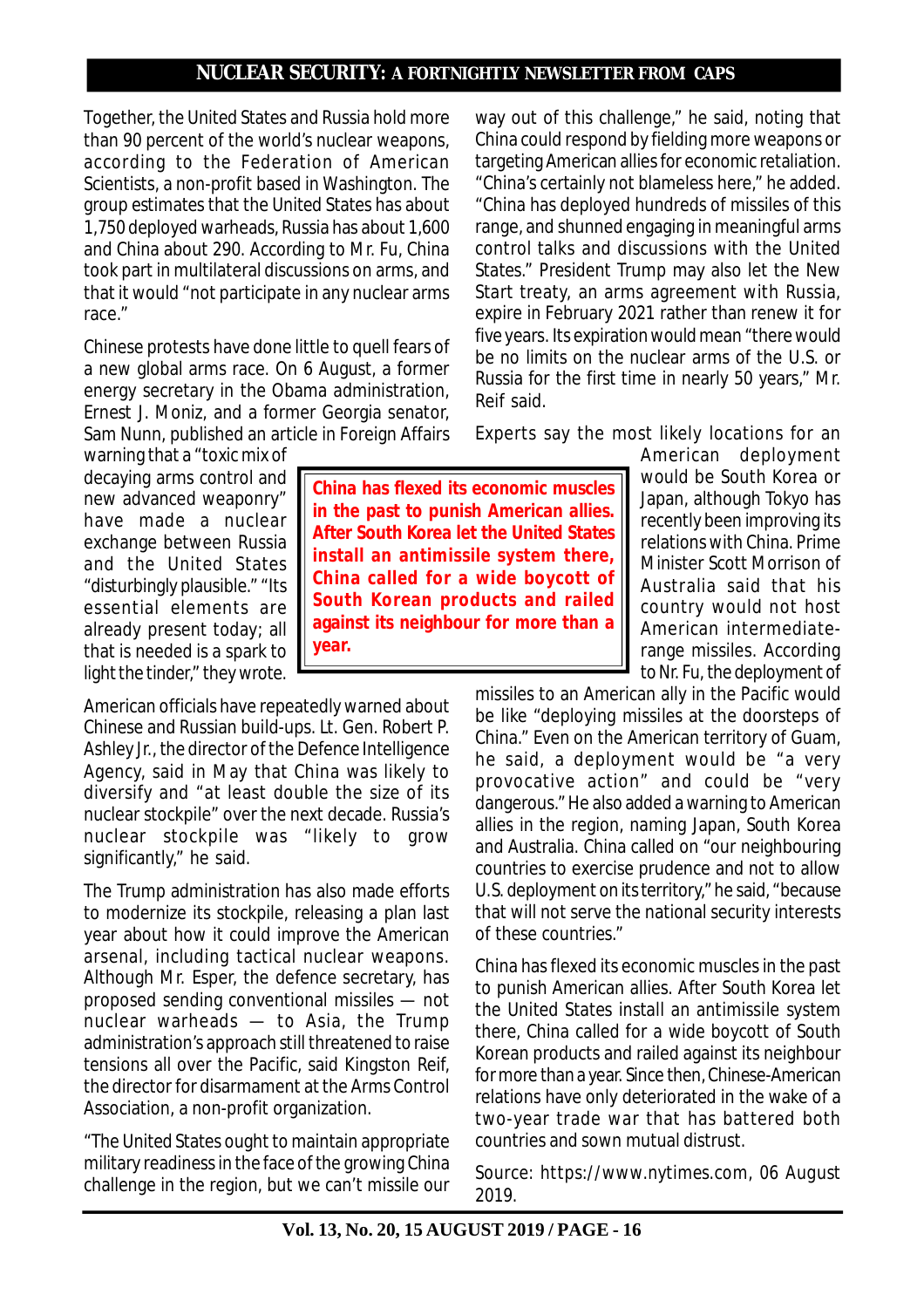### **RUSSIA**

# **Russia Flies Nuclear-Capable Bombers to Region Nearest to Alaska**

Russia had flown two nuclear-capable TU-160 bombers to a far eastern Russian region opposite Alaska. State media called the operation a training exercise that demonstrated the country's ability to position nuclear arms close to the United States, according to Reuters. The operation comes amid increased tensions over arms control

between Moscow and Washington. Earlier this month, the United States withdrew from the Reaganera Intermediate-Range Nuclear Forces Treaty, a landmark nuclear missile pact with Russia. The Trump administration said Moscow had violated that treaty. "Russia is solely responsible for the treaty's demise," U.S. Secretary of State Mike Pompeo said in

a statement on August 2. He accused Russia of failing to destroy its SSC-8 or 9M729 groundlaunched, intermediate-range cruise missile systems, which the United States says are noncompliant.

The Kremlin denied the United States' accusation. The U.S. ambassador to Moscow reportedly said earlier that the New Strategic Arms Reduction Treaty, the last major nuclear pact between Russia and the United States, was outdated and flawed. The ambassador suggested the treaty could be scrapped upon its expiration in 2021 and replaced with something else.

If it is neither extended nor replaced, "there will be no legally binding limits on the world's two largest strategic arsenals for the first time since 1972," according to The Arms Control Association, a Washington, D.C.-based nonprofit. And it seems like (14 Aug) Wednesday's events could foreshadow such an eventuality.

The Kremlin said that it was winning the race to

develop modernized nuclear weapons, Reuters reported. But it was just that a mysterious rocket accident in northern Russia killed at least five people and caused a brief spike in radiation levels. Neither Russia's defense ministry nor its state nuclear agency, Rosatom, clarified the type of rocket that exploded August 8. The agency did say the explosion happened while testing "isotope power sources within a liquid propulsion system." Experts believed it was probably a nuclearpowered cruise missile known in Russia as Burevestnik and by NATO as Skyfall.

**Russia had flown two nuclear-capable TU-160 bombers to a far eastern Russian region opposite Alaska. State media called the operation a training exercise that demonstrated the country's ability to position nuclear arms close to the United States, according to Reuters. The operation comes amid increased tensions over arms control between Moscow and Washington.**

Last week, Russia's military reportedly took another step in its effort to field armed drones for front-line missions. Footage released by Russia's defense ministry showed a combat drone dubbed "The Hunter," known in Russian as Okhotnik, circling an unnamed airfield several times and landing after 20 minutes. State-run news

agency Tass said the Sukhoi S-70 Okhotnik-B possessed the "most advanced reconnaissance equipment."

*Source: Hayley Prokos, https://www.newsweek. com/, 14 August 2019.*

#### **BALLISTIC MISSILE DEFENCE**

# **USA–NORTH KOREA**

# **North Korea Fires More Ballistic Missiles Ahead of US-South Korea Military Drill**

North Korea launched two short-range ballistic missiles into the sea between the Korean Peninsula and Japan, days before the United States and South Korea were scheduled to begin a joint military exercise. The launch marked the fourth test of projectiles in 13 days by North Korea.

The two missiles were fired from a province in the southwest of North Korea and flew 280 miles before splashing into waters off the North's east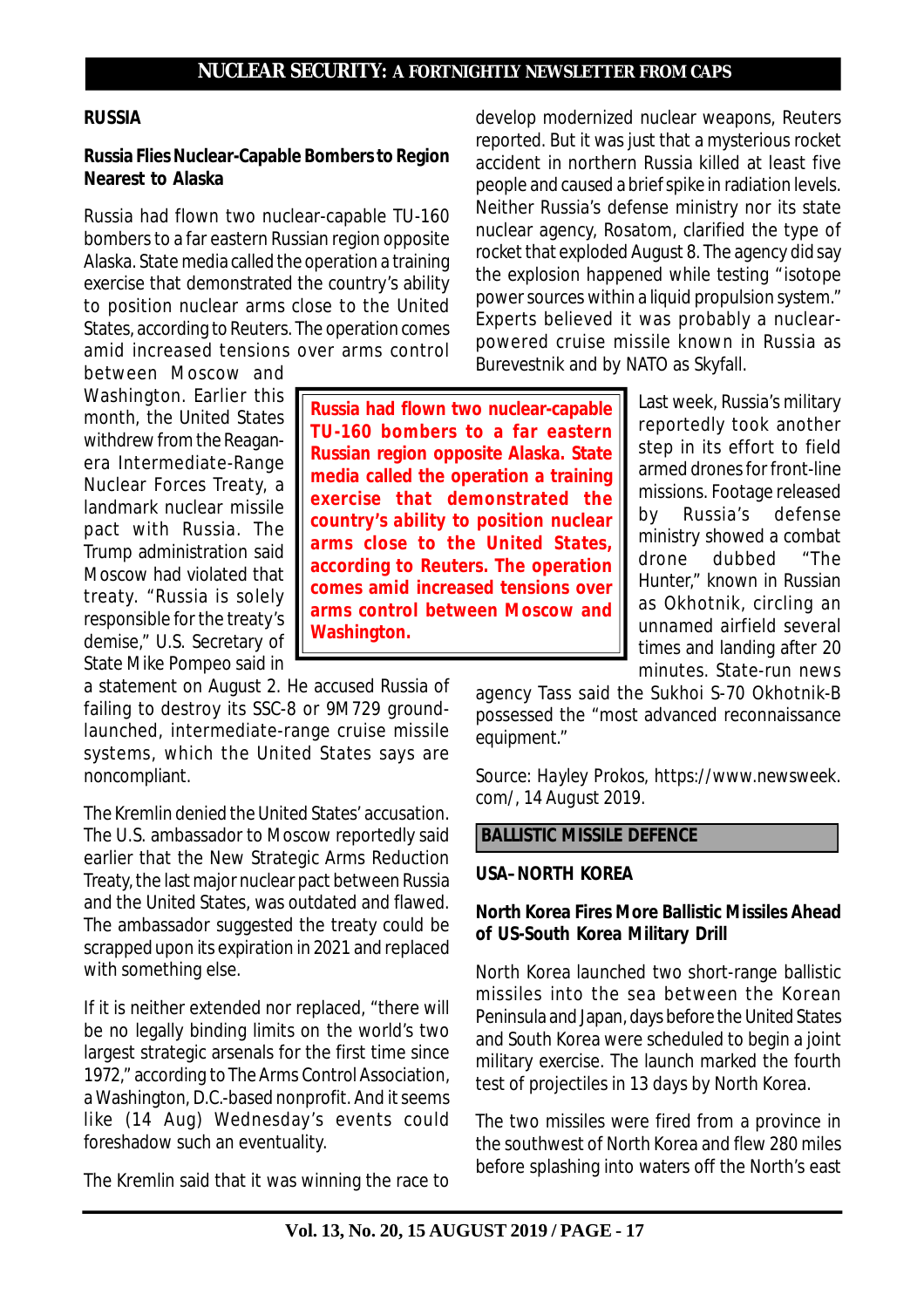coast, the South Korean military said in a statement. The missiles looked like the short-range ballistic missiles that North Korea had fired on July 25, South Korean defence officials said, after

analysing their trajectory and other flight data.

In that test, North Korea launched two missiles that were similar to Russia's Iskander short-range ballistic missile. North Korea said at the time that it had launched guided missiles that would be harder to intercept because they could be maneuverer during their flights. Solidfuel and road-mobile missiles like the Iskander

would present a potent challenge to the missile defence system being built by the United States and South Korea. Such missiles are easier to transport and hide and take less time to prepare to launch.

South Korean officials have said that in all four of the tests that began on July 25, North Korea had

launched short-range ballistic missiles. Under a series of United Nations resolutions, North Korea is banned from developing or testing ballistic missiles.

But North Korea has said its recent tests are of new types of tactical guided missiles and large-calibre

multiple rocket launchers. North Korea has cited various reasons for its recent resumption of weapons tests, including the modernization of its military. With the tests, North Korea could also be signalling its opposition to the joint military drill scheduled to begin this week. Last month, it warned that if the United States and South Korea did not cancel the drill, it might scuttle efforts to resume dialogue with Washington and even resume nuclear and long-range missile tests.

North Korea routinely condemns joint military drills

**In that test, North Korea launched two missiles that were similar to Russia's Iskander short-range ballistic missile. North Korea said at the time that it had launched guided missiles that would be harder to intercept because they could be maneuverer during their flights. Solid-fuel and road-mobile missiles like the Iskander would present a potent challenge to the missile defence system being built by the United States and South Korea.**

**The US and South Korean authorities know too well that the joint military exercise will cause a backlash from us," a spokesman for the North Korean Foreign Ministry said in a statement. "We are compelled to develop, test and deploy the powerful physical means essential for national defence.**

by the South and the United States, calling them rehearsals for invasion, and has often countered them with its own missile and other weapons tests.

> "The US and South Korean authorities know too well that the joint military exercise will cause a backlash from us," a spokesman for the North Korean Foreign Ministry said in a statement. "We are compelled to develop, test and deploy the powerful physical means essential for national defence." The spokesman added that North Korea remained "unchanged in

our stand to resolve the issues through dialogue" but that the impending joint military exercise was a hindrance to further talks.

"The prevailing situation is dramatically dampening down our desire for implementing the D.P.R.K.-U.S. agreements and the inter-Korean agreements, which also affects the prospect of

> future dialogue," the spokesman said. "There is no need to have a fruitless and exhausting dialogue with those who do not have a sense of communication." The DPRK stands for the North's official name, the Democratic People's Republic of Korea.

The American secretary of defence, Mark T. Esper, said that the Pentagon was not going to "overreact" to the latest North Korean test. "The key is to keep the door open for diplomacy," Mr. Esper told reporters during a flight to Tokyo. He pointed to President Trump's meeting in June with Kim Jong-un, the North Korean leader, as a positive development. Mr. Esper added that the United States had no plans to scale back future military exercises with South Korea in response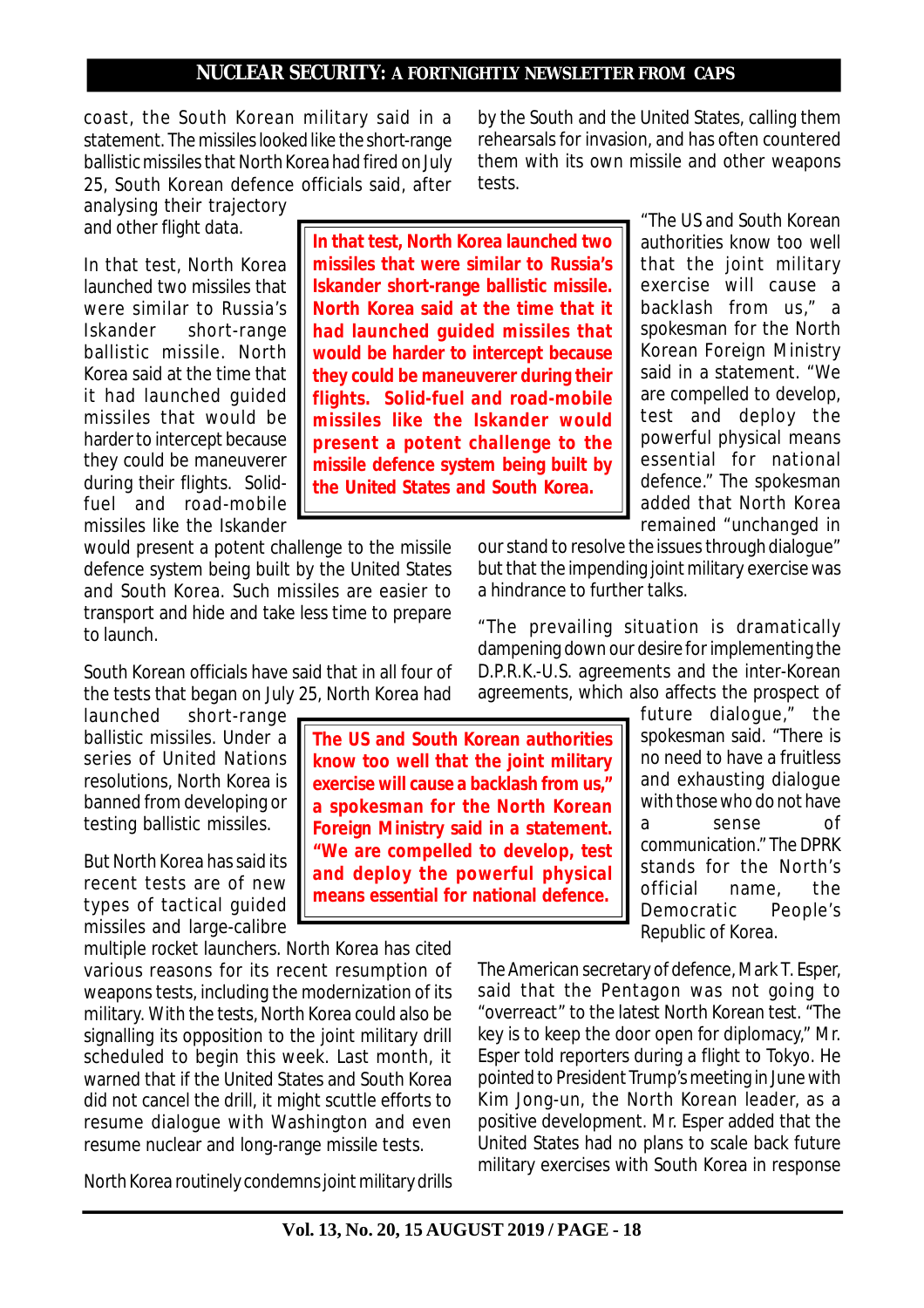to the North Korean tests.

Mr. Trump and Mr. Kim held their first summit meeting in Singapore in June last year, producing a vaguely worded agreement in which North Korea committed to "work toward complete denuclearization of the Korean Peninsula" in return for "new" relations with Washington. Separately, Mr. Kim met with President Moon Jaein of South Korea three times last year, producing agreements to reduce military tensions between the two Koreas. After the Singapore meeting, Mr. Trump vowed to halt major joint military drills with South Korea. But the South Korean and American militaries have continued to hold smaller and

reconfigured joint drills that they say are necessary to maintain their defensive postures.

When Mr. Kim and Mr. Trump met for a second time in Hanoi, Vietnam, in February, they failed to agree on how to start dismantling the North's nuclear program. The two leaders met again, briefly, on the border between the two Koreas on June 30 and agreed to resume staff-<br>agreed to resume staff-<br>agreed to resume staff-

talks to narrow their differences. But such talks have yet to begin. Mr. Trump has played down the significance of the North's recent tests, calling them "smaller ones" that did not involve a nuclear weapon or intercontinental ballistic missile. He said he was still getting along "very well" with Mr. Kim.

*Source: https://www.nytimes.com, 05 August 2019.*

# **NUCLEAR ENERGY**

#### **AUSTRALIA**

# **Fission for Energy: Should Australia be Looking at Nuclear Energy?**

 Last year Australia sold more than 7,000 tonnes of uranium, at a value of nearly A\$600 million. This uranium produced nearly as much energy as Australia uses in a year, but with less than 10% of the carbon dioxide from coal-fired power stations. Geoscience Australia has estimated Australia could mine up to 1.27 million tonnes of uranium at a reasonable cost. At the current export rate this would last for more than 150 years.

The question of whether Australia could be using all this uranium more efficiently – as a low-carbon and reliable alternative domestic power source – will no doubt be discussed in an inquiry set up by federal energy minister Angus Taylor. The parliament's environment and energy committee will consider the economic, environmental and security repercussions of nuclear power in

> Australia. The committee's advice is expected before Christmas.

> The inquiry will build on a 2006 report on nuclear power initiated by Prime Minister John Howard and the suggestions from a 2016 royal commission in South Australia on the nuclear fuel cycle. While we wait for the committee's report, past investigations and what we know about the nuclear

industry leads us convincingly to two basic conclusions: enriching uranium in Australia is not economically feasible, but storing nuclear waste is.

*Nuclear Fuel Needs Processing:* Unlike coal, which can be used in a power station without much processing, nuclear reactors cannot simply be fuelled with uranium ore. The nuclear fuel cycle begins when mined uranium ore is converted to yellowcake, which contains about 90% uranium oxides. This is the only step of the nuclear fuel cycle that already exists in Australia. It is profitable, but expanding exports is unlikely. International demand and uranium prices are flat due to the decommissioning of old European power stations and only modest growth in Asia. While this may change over the next two or three decades, at the moment the commercial opportunities for selling more uranium do not exist.

 **Last year Australia sold more than 7,000 tonnes of uranium, at a value of nearly A\$600 million. This uranium produced nearly as much energy as Australia uses in a year, but with less than 10% of the carbon dioxide from coal-fired power stations. Geoscience Australia has estimated Australia could mine up to 1.27 million tonnes of uranium at a reasonable cost. At the current export rate this would last for more than 150 years.**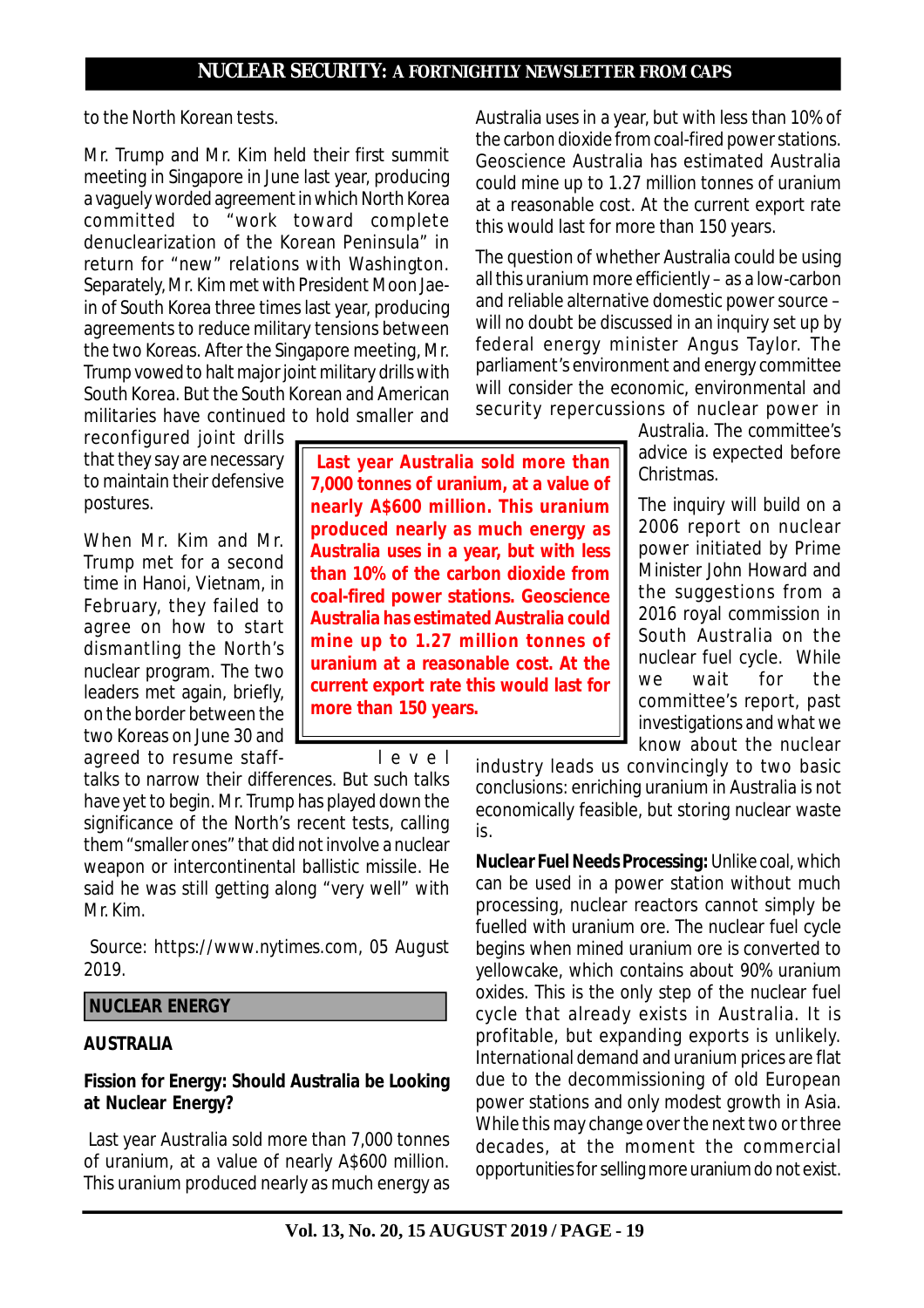*Enriching Uranium in Australia is not an Option:*

*This Processing Often Happens in Multiple Countries*: Australian uranium may, for example, be bought by a Japanese power company, shipped to Canada for conversion, be enriched in France, and then incorporated in fuel elements for a reactor in Japan. To prevent Australian uranium ending up in nuclear weapons, the Department of Foreign Affairs and Trade has complex safeguards to keep track of it all. The South Australian royal commission considered the possibility of enriching uranium in Australia, which would in principle vastly increase its value. But the commission found that while Australia could easily build the technical capacity, the global market is already oversupplied. There is currently no commercial market for more enriched uranium, and it's unlikely to grow significantly.

nuclear reactors in Australia would at least initially

After being sold overseas, Australian yellowcake is converted to uranium hexafluoride in one of a few global facilities. Next is enrichment, when the crucial fissile isotope U-235 is increased from a natural concentration of 0.7% to an artificial 3-4%. Finally, the enriched uranium is incorporated into zirconium alloy fuel elements.

**After being sold overseas, Australian yellowcake is converted to uranium hexafluoride in one of a few global facilities. Next is enrichment, when the crucial fissile isotope U-235 is increased from a natural concentration of 0.7% to an artificial 3-4%. Finally, the enriched uranium is incorporated into zirconium alloy fuel elements.**

be much more expensive.

The main argument for nuclear power in Australia is therefore that it can provide low-carbon power with little changes required to the existing distribution network of poles and wires. In contrast, renewables such as wind and solar require significant upgrades

to this network – including massive infrastructure projects like Snowy 2.0 – and a stronger focus on demand management. The considerable improvement of renewable technologies in recent years has brought the cost down to levels competitive with coal and nuclear. However, the infrastructure costs of replacing coal-generated electricity with renewables could be huge. These costs may possibly exceed those of building nuclear power stations.

*Storing Radioactive Waste Makes Ethical, Environmental and Commercial Sense***:** While nuclear power in Australia has a somewhat shaky business case, a much stronger argument can be made for the back end of the nuclear fuel cycle: storing nuclear waste. Australia's incredibly stable geology offers the opportunity to build a radioactive waste disposal facility similar to the

*Nuclear Reactors are Expensive, but Renewables Need More Poles and Wires:* Every part of the nuclear fuel cycle, apart from mining ore and turning it into yellowcake, takes place overseas. Nuclear power in Australia would effectively be an import business. This can be expected to

**While nuclear power in Australia has a somewhat shaky business case, a much stronger argument can be made for the back end of the nuclear fuel cycle: storing nuclear waste. Australia's incredibly stable geology offers the opportunity to build a radioactive waste disposal facility similar to the repository under construction in Onkalo in Finland.**

considerably add to costs that are not at all balanced by Australia's natural abundance of uranium ore. Compared with countries such as France or the UK, which have established nuclear industries and pre-processing facilities, operating repository under construction in Onkalo in Finland. Pursuing this option would complement Australia's uranium exports, as nuclear fuel would be taken back once exhausted. Such a repository would in fact give a new marketing edge to the successful yellowcake business.

It also addresses Australia's responsibility for

any environmental consequences of sending uranium into the world. Importantly, supplying the world's carbon-free nuclear reactors and managing their waste responsibly could be an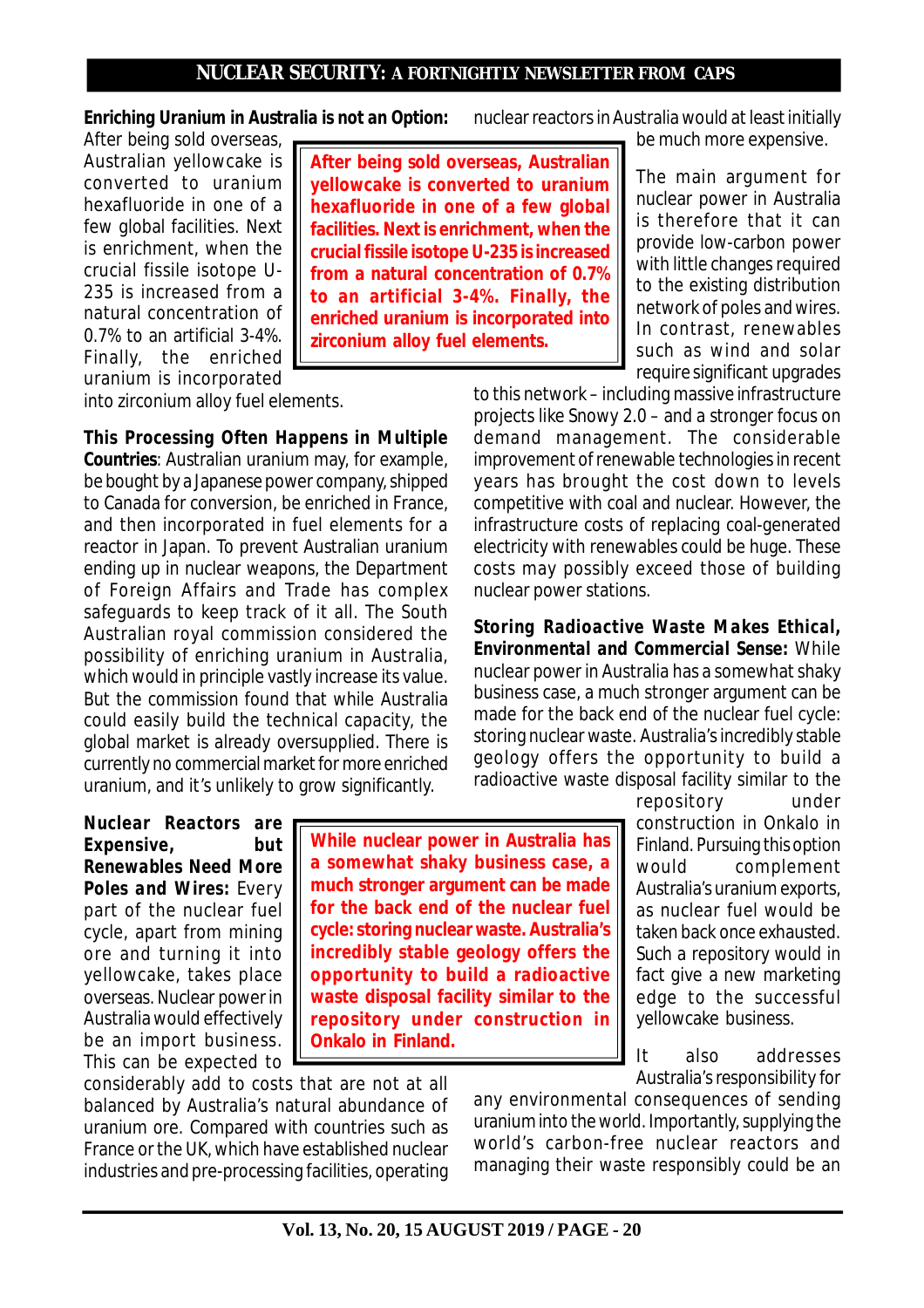important plank in Australia's efforts to reduce carbon emissions. It would not be surprising if the

current inquiry in federal parliament suggests a radioactive waste repository is the necessary condition for contemplating any domestic nuclear electricity generation. The successful and profitable operation of such a disposal facility in Australia might provide the strong argument for building

**Currently, key goals in the construction of the No 5 reactor have all been fulfilled on or ahead of schedule, while devices necessary for the No 6 reactor have been prepared as per schedule, said Zhou Saijun, deputy chief engineer of the power plant affiliated to China National Nuclear Corp, or CNNC.**

nuclear power reactors that is presently lacking.

*Source: https://psnews.com, 12 August 2019.*

#### **CHINA**

#### **Nuclear Power Efforts Gather Speed**

China's growing clean power demand has boosted the rapid development of nuclear power in the country, making it among the few in the world to have independently developed third-generation

nuclear power technology, with a complete industry chain, industry experts said. The first two reactor units using China's homegrown third-generation nuclear reactor technology Hualong One, or the No 5 and 6 reactors in Fuqing Nuclear Power Plant in Fuzhou, Fujian province, are expected to avoid time

overruns, creating a record in the construction of the first reactor in a nuclear power project.

Currently, key goals in the construction of the No 5 reactor have all been fulfilled on or ahead of schedule, while devices necessary for the No 6 reactor have been prepared as per schedule, said Zhou Saijun, deputy chief engineer of the power plant affiliated to China National Nuclear Corp, or CNNC.

Hualong One technology, jointly designed by CNNC and China General Nuclear Power Group, adopts a double-layered containment system that can withstand large aircraft attacks, and has a

> water tank above the reactor that can be gravityfed to keep the reactor cool. Fuqing's No 5 reactor will start hot functional tests before Oct 16 and is expected to go into commercial operation in July next year. The No 6 reactor is scheduled to start cold functional tests next April and slated to

commence commercial operations in 2021, Zhou said.

Cold functional tests are carried out to confirm whether the circuit system and its supporting facilities are properly installed and ready to operate under high-pressure conditions. A hot functional test is a critical pre-operational test that simulates the temperatures and pressures the reactor systems will be subjected to during normal operation. The No 2 and 3 nuclear reactors

in Karachi, Pakistan, using Hualong One technology, are also making construction progress as per schedule.

Zhu Hongwei, deputy Party chief of the nuclear power plant, said the four reactors are the world's first-ever third-generation pressurized water reactors that are being built without

any time overruns. Zheng Mingguang, president of Shanghai Nuclear Engineering Research and Design Institute Co Ltd, an affiliate of the State Power Investment Corp, said China has accumulated precious experiences and capabilities in nuclear power project design, construction, and operation over the past few decades.

By the end of June, China had 47 reactors in operation with a capacity of about 48.73 million kW, and the nuclear power plants produced about

**devices necessary for the No 6 reactor have been prepared as per schedule, said Zhou Saijun, deputy chief engineer of the power plant affiliated to China National Nuclear Corp, or CNNC.**

**Currently, key goals in the construction of the No 5 reactor have all been fulfilled on or ahead of schedule, while**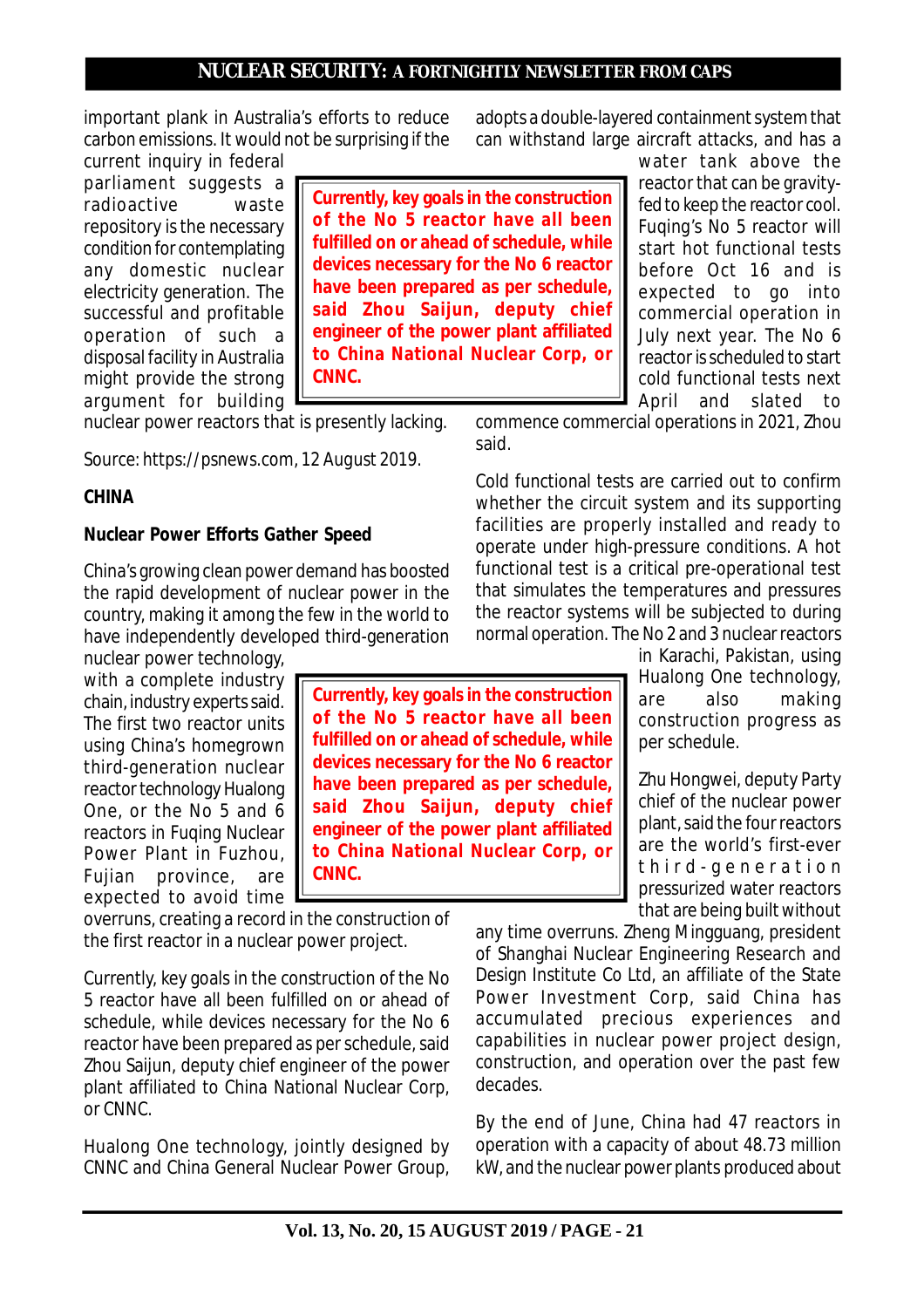160 billion kWh of electricity in the first half of 2019, up 23.09 percent year-on-year and accounted for 4.75 percent of the total electricity generated in China, according to the China Nuclear Energy Association. "We used to lag behind, but thanks to efforts of several generations of researchers, China is now among the few countries in the world to have a comprehensive third-generation nuclear power industrial chain," said Zheng, who is also chief engineer of CAP1400, a third-generation nuclear reactor technology developed by the institute.

China is among the best in the world's nuclear power industry, with distinct competitive advantages to export nuclear power projects, he said. CAP1400 utilizes proven technologies and

takes advantage of superior design features to reduce costs and meet high safety requirements, he said, adding China is able to design and manufacture key equipment and materials. Over 85 percent of components and devices of CAP1400, including key

ones such as steam generators, pressure vessels, accumulators, and squib valves, can be domestically manufactured, thanks to efforts and innovations from both State-owned and private Chinese companies, while the rest can be sourced from multiple foreign suppliers, according to Zheng. He Yanqing, Party secretary of Shanghai Electric Nuclear Power Group, a leading Chinese nuclear power equipment producer, said huge market demand is the main driving force for the development of nuclear power technologies in China.

Both Zheng and He believe nuclear power will play a larger role in China's green energy mix, as China is committed to reducing carbon emissions and increasing energy accessibility. Zheng said nuclear energy is the only form of energy that can provide carbon-free and large-scale stable power, compared with other forms of clean energy, such as wind and solar power. He said nuclear energy could also be a disrupter for energy services in heating, hydrogen, desalination and other new applications in China

**A mobile nuclear power system could keep the lights on for astronauts travelling to the Moon or Mars. Kilopower's prototype is about the size of a fridge and fits into a rocket. It could provide a base with around 40 kilowatts of power — roughly enough electricity for eight houses on Earth.**

beyond electricity. The institute is also working on application of digital technologies within the whole life cycle of a nuclear power plant, combined with artificial intelligence, to maintain and ensure safety and reliability.

*Source: http://www.ecns.cn. 06 August 2019.*

### **GENERAL**

#### **This Nuclear Reactor could be Shipped to Mars by 2022**

Members from the Kilopower project — a NASA and Department of Energy co-initiative working to develop fission power systems for future space exploration — says that one of its reactor could be ready to be shipped to Mars or another distant

> location by 2022. "I think we could do this in three years and be ready for flight," project lead Patrick McClure said late last month, as quoted by Space.com, during a presentation. NASA, however, has yet to officially announce any timeline for the project.

A mobile nuclear power system could keep the lights on for astronauts travelling to the Moon or Mars. Kilopower's prototype is about the size of a fridge and fits into a rocket. It could provide a base with around 40 kilowatts of power — roughly enough electricity for eight houses on Earth. It wouldn't be the first time nuclear energy was harnessed in space. Many of NASA's spacecraft have used nuclear energy for propulsion and operation, including Curiosity, NASA's Mars rover that launched in 2011.

Kilopower has successfully carried out ground tests in 2017 and 2018, but has yet to try any experimental fission reactor in space. But previous tests have had positive results. During the 2018 test, the Kilopower Reactor Using Stirling Technology generator converted fission heat into electricity at 30 percent efficiency, according to Space.com. That's a lot more than the conventional seven percent of previous spacecraft power generators.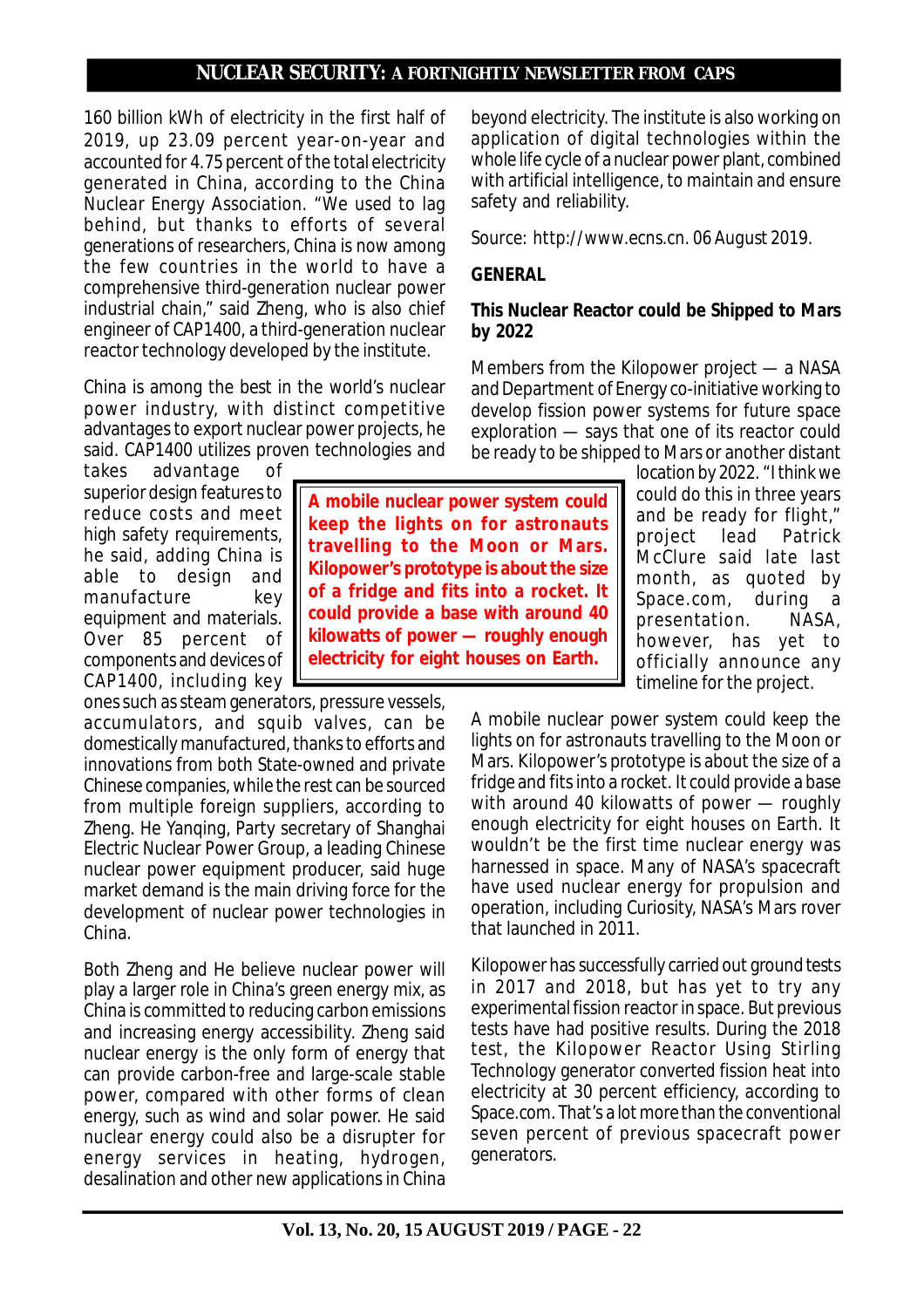*Source: Victor Tangermann, https://futurism.com, 12 August 2019.*

# **INDIA**

# **10 Achievements in Atomic Energy Sector (2019)**

The remarkable achievements in the nuclear power sector include:

- 1. Setting of World Record in continuous operation of 962 days by Unit-1 of Kaiga Generating Station among nuclear power
	- plants of all technologies.
- 2. Completion of 50 of safe operation of Units 1&2 of Tarapur Atomic Station (TAPS-1&2), which are currently the oldest reactors in operation in the world.

**To deal with rapidly rising costs and other difficulties, four major companies are considering jointly constructing and operating nuclear power plants, sources said. Tokyo Electric Power Co. Holdings Inc., Chubu Electric Power Co., Hitachi Ltd. and Toshiba Corp. are aiming to reach a basic agreement in late August toward the joint plan, according to the sources.**

- 3. Addition of a nuclear power capacity of 1000 MW by completion of KKNPP- 2 at Kudankulam, Tamil Nadu.
- 4. First Pour of Concrete (FPC) in KKNPP-3&4 (2X1000 MW) at Kudankulam, Tamil Nadu.
- 5. Ground break for KKNPP 5 & 6 (2 X 1000 MW) at Kudankulam, Tamil Nadu.
- 6. Environmental clearance from MoEF&CC for setting up nuclear power plants at Chutka in Madhya Pradesh.
- 7. Accord of administrative approval and financial sanction of - ten (10) indigenous 700 MW Pressurized Heavy Water Reactors (PHWRs) to be set up in fleet mode & two (02) units of Light Water Reactors (LWRs) being set up in cooperation with Russian Federation.
- 8. Entering into enabling agreements with foreign countries for nuclear power cooperation including supply of fuel.
- 9. During the three years (July 2016 to June 2019), AMD has augmented atomic mineral resources as detailed below.
- 10. 80,221 tonne (t) in-situ uranium oxide (U3O8). The total uranium resources of the country is 3,20,445t in situ U3O8  $(2,71,737 \text{ t U}).$
- 11. 108.28 million tonnes beach sand heavy minerals resources, thereby updating the country's beach sand heavy mineral resources to 1173.07 million tonnes.

12. 3,46,462 tonne Rare Earth Elements Oxide<br>and 19564t Nb2O5 and  $19.564t$ (Niobium Oxide) is estimated in Ambadongar area, Chhota Udepur district, Gujarat.

13. U r a n i u m Corporation of India Ltd. (UCIL) has commissioned the Tummalapalle Uranium mining and milling project in Andhra Pradesh in January 2017.

*Source: https://www.energysector.in, 14 August 2019.*

# **JAPAN**

#### **4 Companies Consider Jointly Operating Nuclear Power Plants**

To deal with rapidly rising costs and other difficulties, four major companies are considering jointly constructing and operating nuclear power plants, sources said. Tokyo Electric Power Co. Holdings Inc., Chubu Electric Power Co., Hitachi Ltd. and Toshiba Corp. are aiming to reach a basic agreement in late August toward the joint plan, according to the sources. Since the accident at the Fukushima No. 1 nuclear power plant in 2011, nuclear power generation businesses have been struggling. Subsequently, the four firms are aiming to maintain their businesses by jointly tackling the costs, they said.

However, since there is a difference of opinion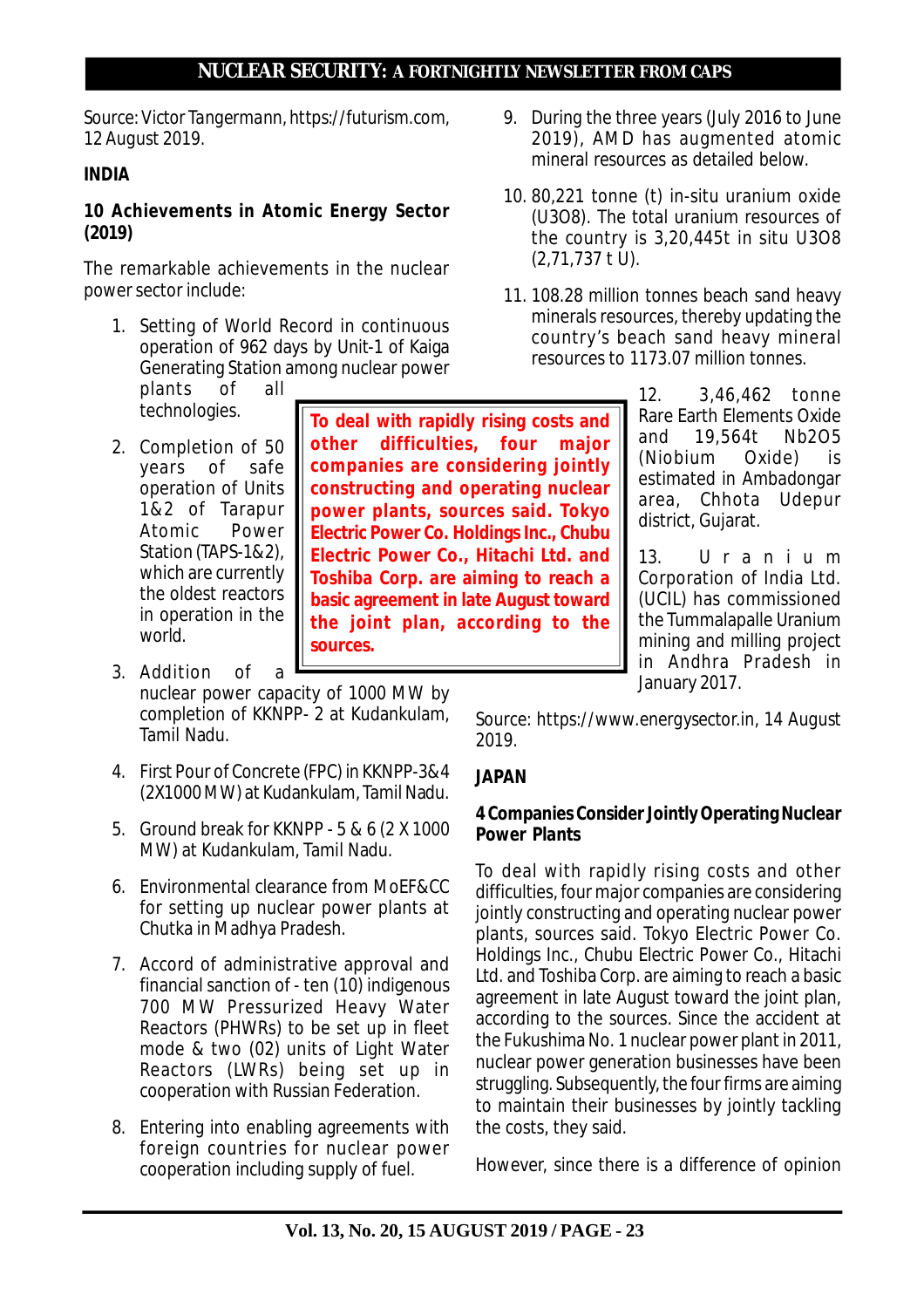among the four companies about how to realize joint operations, it is uncertain whether the plan will become a reality, they added. Since the summer of 2018, executives of the four companies have regularly held meetings with officials of the Ministry of Economy, Trade and Industry to discuss the plan.

Each of the four firms have tackled construction or operation of boiling water reactors, the same type as those used in the Fukushima No. 1 plant. Since the 2011 nuclear accident at the plant, electric power companies have been facing

difficulties in restarting operations of existing reactors. Construction of new reactors is also difficult. In addition, electric power companies' costs for new safety measures have risen sharply. As a result, their interests have clashed with those of electric power plant manufacturers.

The situation has become one of the factors that have

led the four firms to consider jointly constructing and operating nuclear power plants. As for its nuclear power generation businesses, Tokyo Electric Power Co. said in its management reconstruction plan worked out in 2017 that it will realign and unify the businesses through establishment of a joint enterprise.

The company has already started construction of the Higashidori nuclear power plant in Aomori Prefecture though the construction is now suspended. To restart the construction, the firm has sounded out other major electric power companies and nuclear power plant makers about a plan of jointly constructing and operating the plant.

By jointly tackling the construction and operation, the company is aiming to share sharply rising construction costs and make it easier to secure profits. However, there are major risks, such as compensation payments in the event of a nuclear accident. Therefore, caution toward joint operations is running strong in Hitachi and Toshiba, which have not previously operated nuclear plants.

To eliminate anxieties over such risks among the nuclear power plant makers, changes in systems will be required, including to exempt them from compensation payments at the time of a nuclear accident. Some of the related people envisage that joint operation by the four firms will lead to the realignment of the entire nuclear power generation businesses and further to

**On August 14, the Cabinet of Ministers of Ukraine approved the draft agreement on the financing of an annual action plan on nuclear safety cooperation between the Government of Ukraine and the European Commission Pursuant to the agreement, the European Union will fund the project 'Safe management of spent nuclear fuel and radioactive waste, Component A with a budget of EUR 5.7 million.**

concentration of related human resources and technologies and to construction and export of new nuclear reactors. However, harsh public opinion and circumstances are weighing against nuclear power generation. Therefore, some other people feel that realignment will be difficult unless the government expands support or systems are changed.

*Source: http://www.asahi.com, 09 August 2019.*

#### **NUCLEAR COOPERATION**

#### **EU-UKRAINE**

#### **Cabinet Approves Draft Agreement on Financing of Nuclear Safety Cooperation**

The Cabinet of Ministers of Ukraine has approved the draft agreement on the financing of an annual action plan on nuclear safety cooperation between the Government of Ukraine and the European Commission. "On August 14, the Cabinet of Ministers of Ukraine approved the draft agreement on the financing of an annual action plan on nuclear safety cooperation between the Government of Ukraine and the European Commission," the press service of the Ministry of Economic Development and Trade of Ukraine reports. Pursuant to the agreement, the European Union will fund the project 'Safe management of spent nuclear fuel and radioactive waste,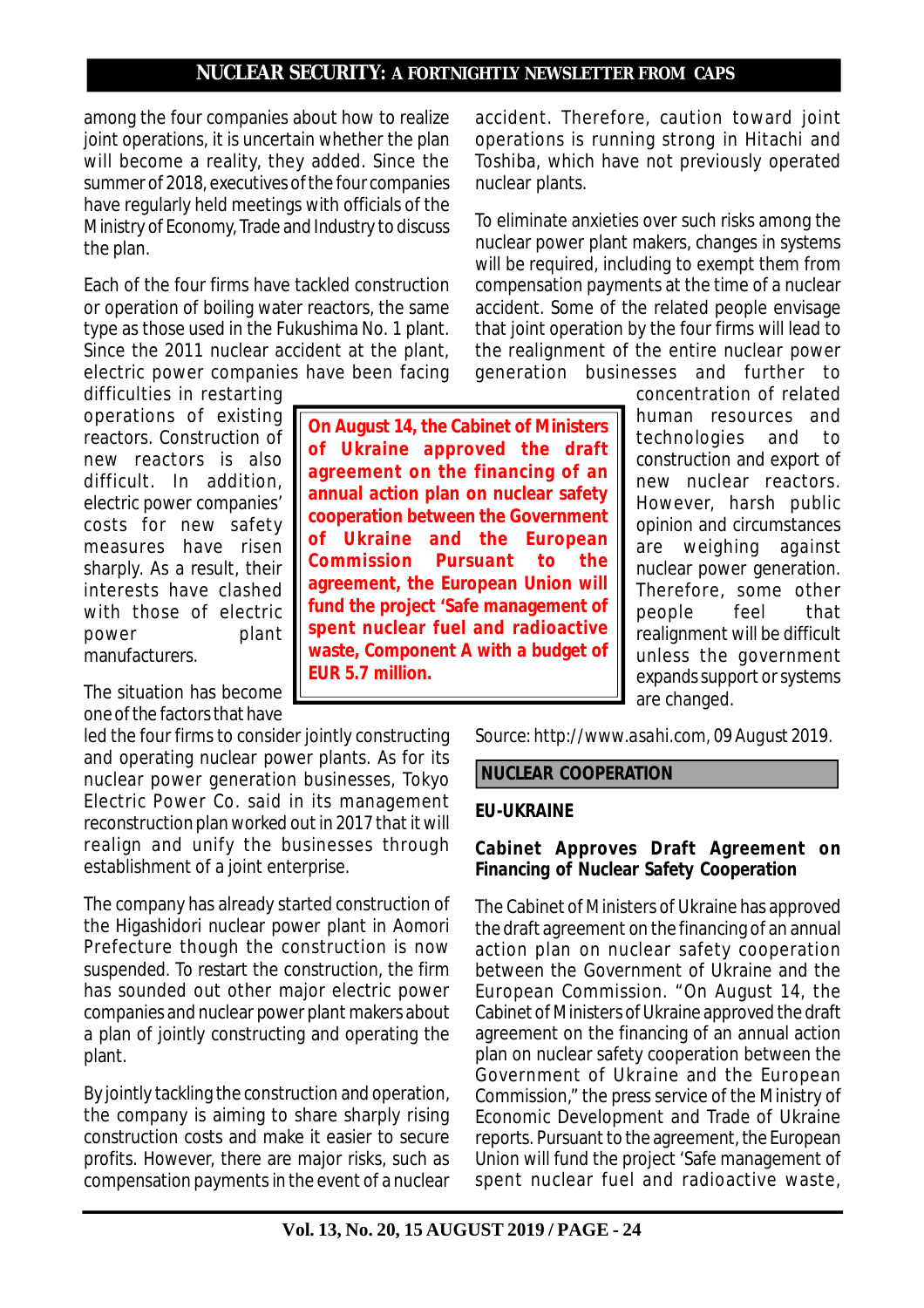Component A with a budget of EUR 5.7 million.

*Source: https://menafn.com/, 15 August 2019.*

# **UKRAINE–USA**

### **Ukraine-USA Nuclear Science, Engineering Cooperation Project Launches in Washington**

A Ukraine-US nuclear science and engineering project was recently launched in Washington, according to a Facebook post by the Ukrainian Embassy in the United States. The embassy's message said the US federal agencies emphasized "the importance of the development of the Ukrainian-American relations in the nuclear field, in particular in the exchange of knowledge and technologies for safe and the effective use of

peaceful nuclear energy."

During the opening event, the Ukrainian diplomates presented the exhibition "50 Inventions Ukraine Gave to the World" at George Washington University, one of America's leading educational institutions. Valeriy Chaly,

the Ukrainian ambassador to the United States, noted that Ukraine has great potential and talent in the nuclear field ready to apply their skills to implement joint projects with their American partners.

*Source: http://www.xinhuanet.com, 09 August 2019.*

# **NUCLEAR DISARMAMENT**

# **GENERAL**

#### **On Anniversary of Hiroshima, Campaigners Warn of New Nuclear Arms Race as Trump Abandons INF Treaty**

Campaigners in Scotland have marked the 74th anniversary of the Hiroshima bombing by reiterating calls for international nuclear disarmament, following US President Donald Trump's abandonment of the 1987 INF Treaty. Originally signed by then-US President Ronald Reagan and Soviet premier Mikhail Gorbachev, the treaty banned either party from possessing both nuclear and non-nuclear missiles with ranges between 310 and 3,400 miles other than those launched from sea. The agreement was widely credited with helping de-escalate Cold War tensions prior to the collapse of the Soviet Union.

On 2 August, US Secretary of State Mike Pompeo confirmed that the United States had withdrawn from the deal, claiming that Russia was "solely responsible for the treaty's demise" due to alleged violations of the treaty. The Russian Government has denied any such violation, claiming instead US missile defence systems in Russia do break the deal. Following Pompeo's statement, Russia's foreign ministry confirmed to the Russian stateowned news agency Ria Novosti that the agreement was "formally dead." On 5 August,

Russian President Vladimir Putin warned that Russia would begin developing short and intermediaterange land-based nuclear missiles if the US started doing the same, saying: "If Russia obtains reliable information that the United States has finished developing these systems

and started to produce them, Russia will have no option other than to engage in a full-scale effort to develop similar missiles."

Following the collapse of the INF treaty, the ICAN warned in a public statement: "By walking away from the INF Treaty, Donald Trump and Vladimir Putin have further undermined the NPT and put the world at heightened risk of nuclear weapons use and war." ICAN - which received the 2017 Nobel Peace Prize for its contribution to the Treaty on the Prohibition of Nuclear Weapons (TPNW), now adopted by 122 UN member-states – called on the US and Russia to undertake urgent talks to restore compliance and re-implement the INF treaty, and "pave the way for nuclear-free security" by the TPNW. Following ICAN's statement, Scottish Green external affairs spokesperson Ross Greer MSP today marked the 74th anniversary of the bombing of Hiroshima by calling on the UK Government to distance itself from the increasingly belligerent Trump administration.

# **The Russian Government has denied any such violation, claiming instead US missile defence systems in Russia do break the deal. Following Pompeo's statement, Russia's foreign ministry confirmed to the Russian state-owned news agency Ria Novosti that the agreement was "formally dead."**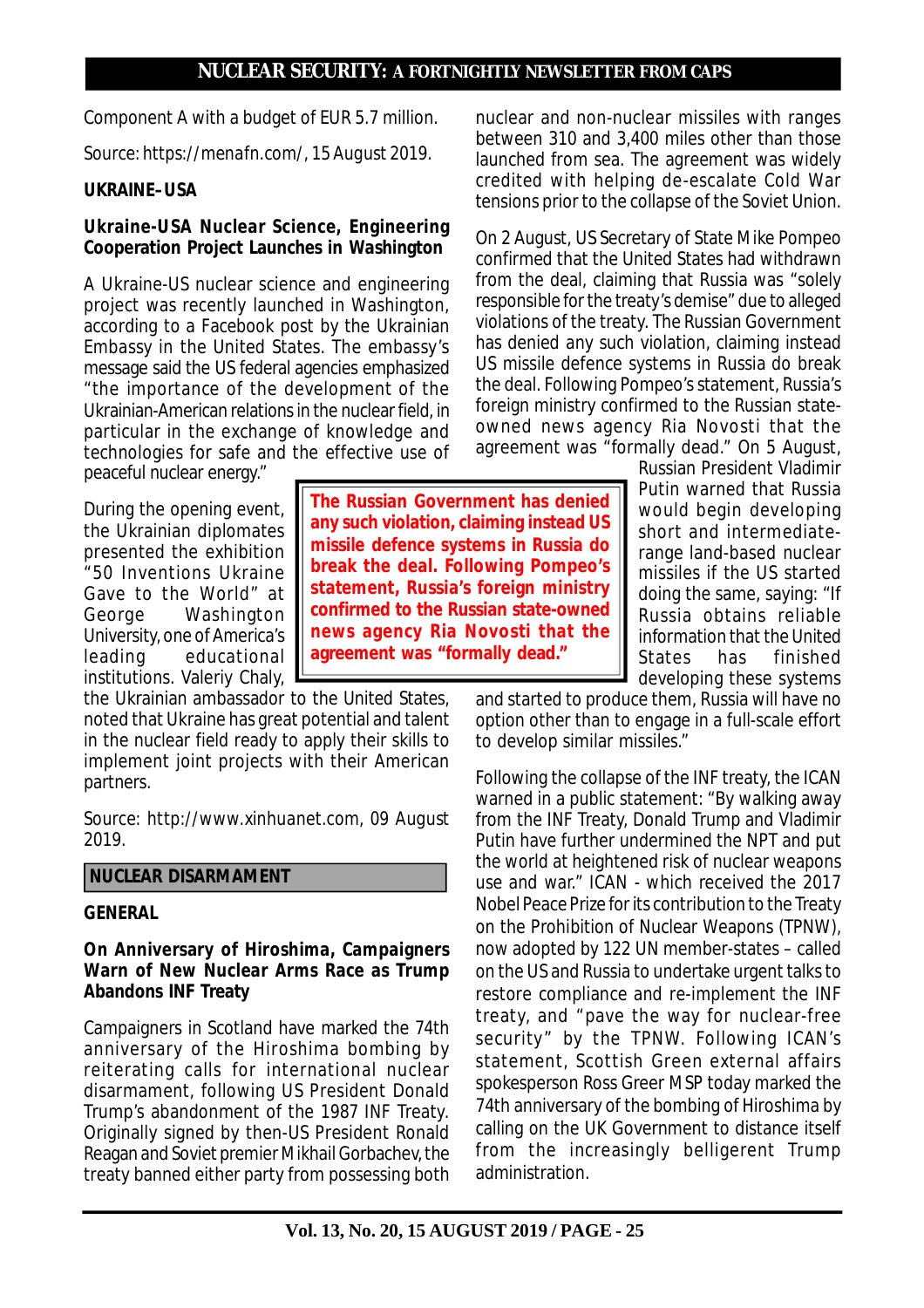Greer said: "Donald Trump's casual withdrawal from a successful, decades-long arms treaty shows how damaging his presidency is for world peace, and Vladimir Putin's response shows how quickly we could descend into another nuclear arms race. "Today marks 74 years since the US dropped an atomic bomb on the Japanese city of Hiroshima. To prevent an atrocity like this from ever happening again we need to reduce existing nuclear stockpiles, not begin another rush to build more. "But rather than distance themselves from the Trump administration, the UK Government continues to cosy up to it in the hope of winning a

trade deal, one which will weaken everything from food standards to environmental protections, and all so they can make up a fraction of the damage Brexit will do to our economy.

"Instead of renewing a

nuclear arsenal capable of ending the world dozens of times over, the UK Government should end its superpower delusion and start spending the £200 billion allocated

to Trident's replacement on the one in four children in this country living in poverty as a result of Westminster's cruel policies." Also commenting, Scottish Campaign for Nuclear Disarmament (SCND) vice chair Janet Fenton told Common Space: "SCND is a partner organisation in the ICAN and deplores the irresponsible destruction of the 1987 INF Treaty by the

**Donald Trump's casual withdrawal from a successful, decades-long arms treaty shows how damaging his presidency is for world peace, and**

**Vladimir Putin's response shows how quickly we could descend into another**

**nuclear arms race.**

and Vladimir Putin further undermined the NPT and put the world at heightened risk of nuclear weapons. ...

*Source: https://www.commonspace.scot. 06 August 2019.*

### **NUCLEAR PROLIFERATION**

#### **CHINA**

#### **US Blacklists China Nuclear Firms Accused of Aiding Military**

The U.S. added four Chinese nuclear entities to a

trade blacklist, accusing them of helping to acquire advanced U.S. technology for military use in China. China General Nuclear Power Group and its subsidiaries China General Nuclear Power Corp., or CGNPC, China Nuclear

Power Technology Research Institute Co., and Suzhou Nuclear Power Research Institute Co. were added to the so-called Entity List, according to a Federal Register notice published.

**The U.S. added four Chinese nuclear entities to a trade blacklist, accusing them of helping to acquire advanced U.S. technology for military use in China. China General Nuclear Power Group and its subsidiaries China General Nuclear Power Corp., or CGNPC, China Nuclear Power Technology Research Institute Co., and Suzhou Nuclear Power Research Institute Co. were added to the socalled Entity List.**

The move comes after a crackdown on U.S. exports of civilian nuclear components and materials in recent years. In 2016 the Department of Justice accused China General Nuclear Power, the country's largest nuclear group, of an espionage plot dating back to the 1990s to steal US technology. The Pentagon has also warned over China's plans to introduce

current leaders of the United States and Russia.

"At the height of the Cold War, this important bilateral Treaty banned and eliminated intermediate-range missiles, thereby pulling the world back from the brink of nuclear war By walking away from the INF Treaty, Donald Trump floating nuclear power plants on disputed islands and reefs in the South China Sea.

In October last year the Trump administration also announced that it was imposing further restrictions on exports of nuclear-related U.S. technology to China to "prevent China's illegal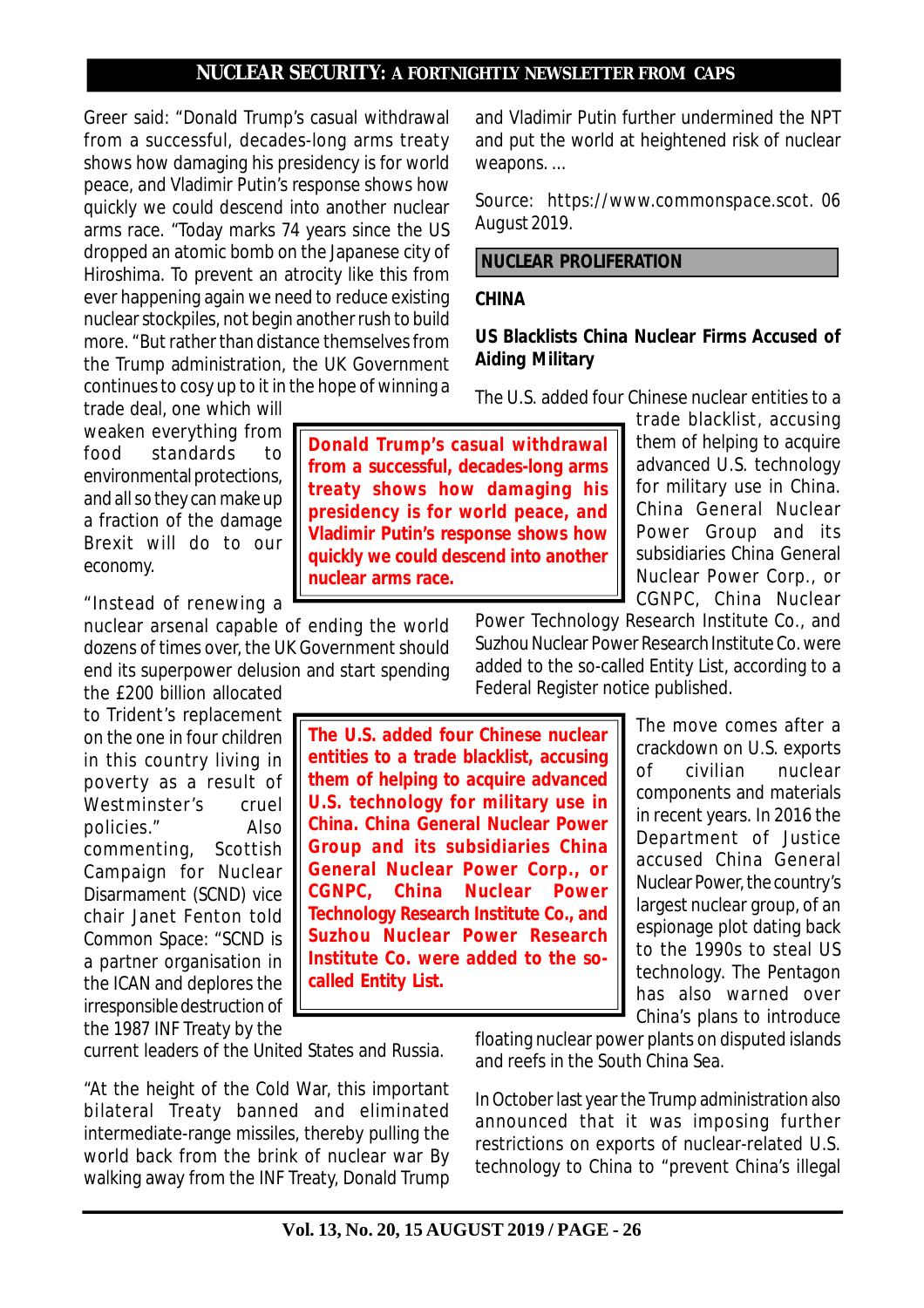diversion of U.S. civil nuclear technology for military or other unauthorized purposes." The move follows a similar block against telecommunications giant Huawei Technologies Co., as well as five Chinese tech companies involved in the country's super-computing efforts, that have aggravated the year-long trade war between China and the U.S. The sides are set to resume face-to-face talks in early September.

The notice added 17 entities to a trade blacklist, including groups located in Armenia, Belgium, Canada, Georgia, Hong Kong, Malaysia, Netherlands, Russia, the United Arab Emirates and the U.K. All of them are being put on the list for

"acting contrary to the national security or foreign policy interests of the United States," it said. The blacklisting designation bars American companies from doing business with the entities unless they are given special U.S. government approval.

# *'Diversion to Military:* The

Chinese nuclear firms "engaged in or enabled efforts to acquire advanced U.S. nuclear technology and material for diversion to military uses in China," according to the notice. A call to China's embassy in Washington outside regular business hours, as well as a fax to the foreign ministry in Beijing, went unanswered. An official for CGNPC in Beijing said that the company is aware of the news and the impact on its development would be "controllable."

*Nuclear Espionage:* The Justice Department won a guilty plea in 2017 from an engineer charged with illegally helping China General Nuclear Power procure technology in the U.S., including for the design of so-called Small Modular Reactors, which can have military applications. In 2014, the U.S. accused five Chinese military officials with stealing trade secrets, including nuclear reactor technology from Westinghouse Electric Co.

China General Nuclear is also a key partner in the

U.K., working with France's Electricite de France SA to build the nearly 20 billion pound (\$24 billion) Hinkley Point C project. In 2016, Prime Minister Theresa May delayed a final decision on the development amid speculation that it would give Beijing access to the nation's power system.

*Source: Ramsey Al-Rikabi and Shawn Donnan, https://www.bloomberg.com, 15 August 2019.*

# **NUCLEAR NON-PROLIFERATION**

#### **USA**

**New Supercomputer will Help Prevent Nuclear Weapon Testing**

**The notice added 17 entities to a trade blacklist, including groups located in Armenia, Belgium, Canada, Georgia, Hong Kong, Malaysia, Netherlands, Russia, the United Arab Emirates and the U.K. All of them are being put on the list for "acting contrary to the national security or foreign policy interests of the United States.**

The Department of Energy's newest supercomputer will be capable of conducting 1.5 quintillion calculations per second, making it more powerful than the world's current second most powerful supercomputer. The department announced Aug. 13 that it had inked a \$600 million deal with Cray

Inc. to build its third exascale-class supercomputer. Among other responsibilities, the Energy Department is charged with maintaining the United States' stockpile of nuclear weapons.

Dubbed "El Capitan," the supercomputer is part of the Exascale Computing Project, a DOE effort to increase computing power so that the department can run highly advanced simulations and modelling of the United States' nuclear arsenal. These simulations help alleviate the need for underground testing. El Capitan is expected to be used by the department's National Nuclear Security Administration's weapons design laboratories to run 3D simulations that are too difficult for today's state-of-the-art supercomputers.

"NNSA is modernizing the Nuclear Security Enterprise to face 21st century threats," said Lisa Gordon-Hagerty, the NNSA administrator and the department's under secretary for nuclear security,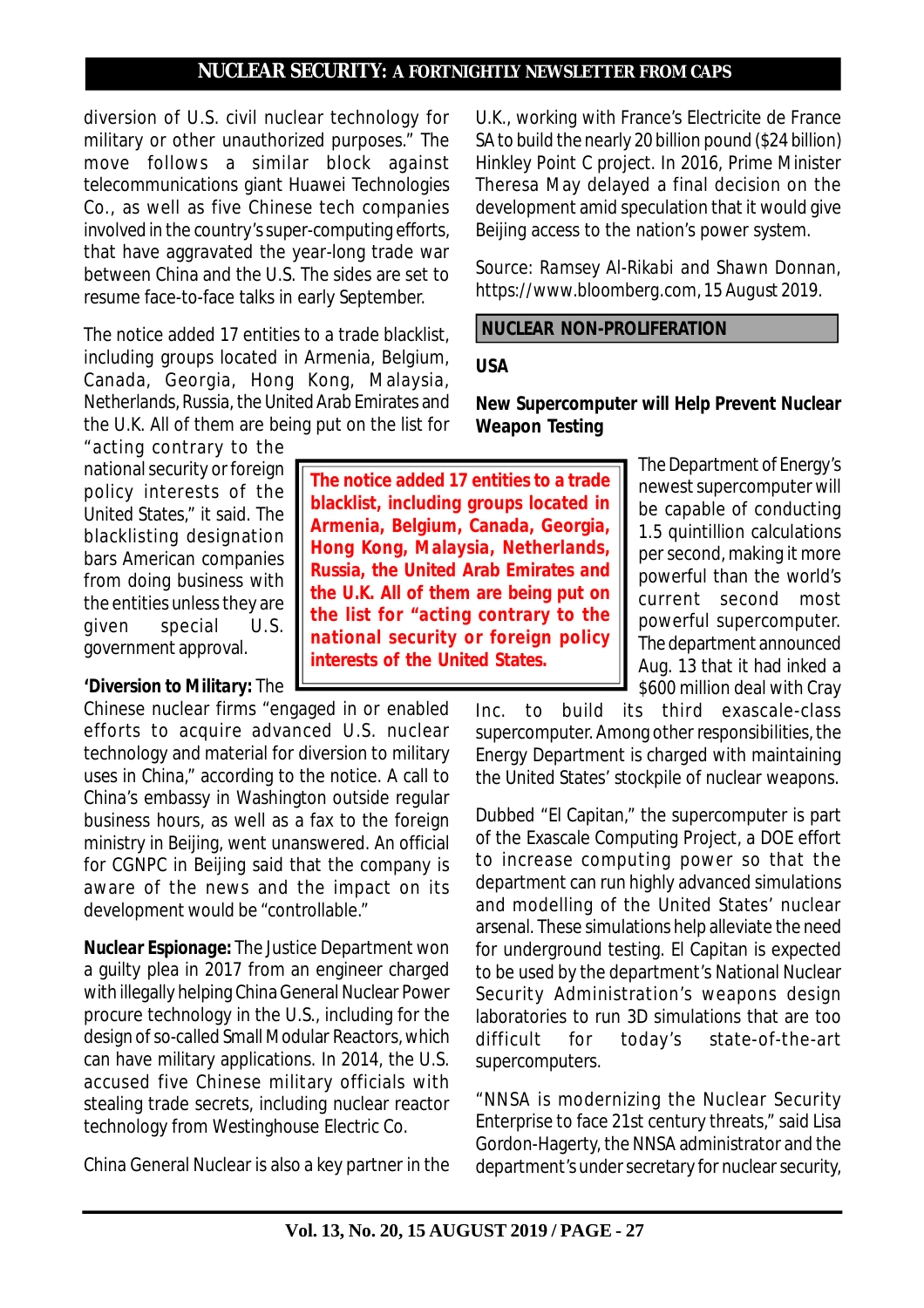said in a release. "El Capitan will allow us to be more responsive, innovative, and forward-thinking when it comes to maintaining a nuclear deterrent that is second to none in a rapidly-evolving threat environment."

El Capitan will be located at Lawrence Livermore National Laboratory in California. The department's two other supercomputers, Aurora and Frontier, are located at Argonne National Laboratory and Oak Ridge National Laboratory, respectively. All three supercomputers are being built by Cray. El Capitan is expected to be delivered in 2022.

*Source: Nathan Strout, https://www.c4isrnet.com, 15 August 2019.*

# **NUCLEAR SAFETY**

### **JAPAN**

### **60% of Spent Nuclear Fuel in Japan to be Stored in Metal casks in the Future**

Over 60 percent of the some 15,200 tons of spent nuclear fuel in Japan could be stored in metal casks in the future, as the cooling pools that currently hold them are filling up, Kyodo News research showed.

The survey of utility companies' plans revealed the potential volume at a time when each firm is looking at dry casks to boost storage capacity for the ever-increasing, highly radioactive byproduct of nuclear power generation.

They believe the leak-tight canisters will be safer than storing the spent fuel in pools. But keeping them in dry cask storage facilities, which do not need water or electricity to keep spent nuclear fuel cooled, will only be a temporary solution. Analysts say it remains uncertain whether the waste will be taken out for reprocessing and recycling as planned amid technical difficulties and lingering safety concerns following the 2011 Fukushima nuclear crisis.

**Currently, the fuel storage capacity of 10 utilities that own commercial nuclear reactors totals 25,500 tons, with 60 percent already filled up. If unspent fuel is included, 69 percent will be occupied. The 10 utilities' plans for future storage of spent fuel using dry casks showed that their combined capacity could increase by up to 10,000 tons in the future.**

Residents near the spent nuclear fuel storage sites are worried that the use of dry casks would lead to prolonged storage of the radioactive material. Currently, the fuel storage capacity of 10 utilities that own commercial nuclear reactors totals 25,500 tons, with 60 percent already filled up. If unspent fuel is included, 69 percent will be occupied. The 10 utilities' plans for future storage of spent fuel using dry casks showed that their combined capacity could increase by up to 10,000 tons in the future.

Among them, Tokyo Electric Power Company Holdings Inc., whose Fukushima No. 2 complex holds 1,650 tons of spent nuclear fuel, has decided to build a new storage facility within its premises, while Kansai Electric Power Co., which owns 11 reactors in Fukui Prefecture, plans to find a site to store some 2,000 tons by around 2030.The Nuclear Regulation Authority has also encouraged

utilities to shift storage of nuclear waste from cooling pools to dry casks due to safety considerations.

In the 2011 Fukushima nuclear disaster, which was triggered by a powerful earthquake and tsunami, reactors temporarily lost cooling functions in their spent fuel pools, putting a massive amount of fuel at

risk of overheating and exposure. Meanwhile, a dry cask storage facility, located within the premises of the Fukushima No. 1 plant remained safe, including the containers and the nuclear fuel inside, even though it was flooded by the tsunami.

*Source: https://www.japantimes.co.jp, 15 August 2019.*

#### **RUSSIA**

#### **Russia Says Small Nuclear Reactor Blew Up in Deadly Accident**

The failed missile test that ended in an explosion killing five scientists on Russia's White Sea involved a small nuclear reactor, according to a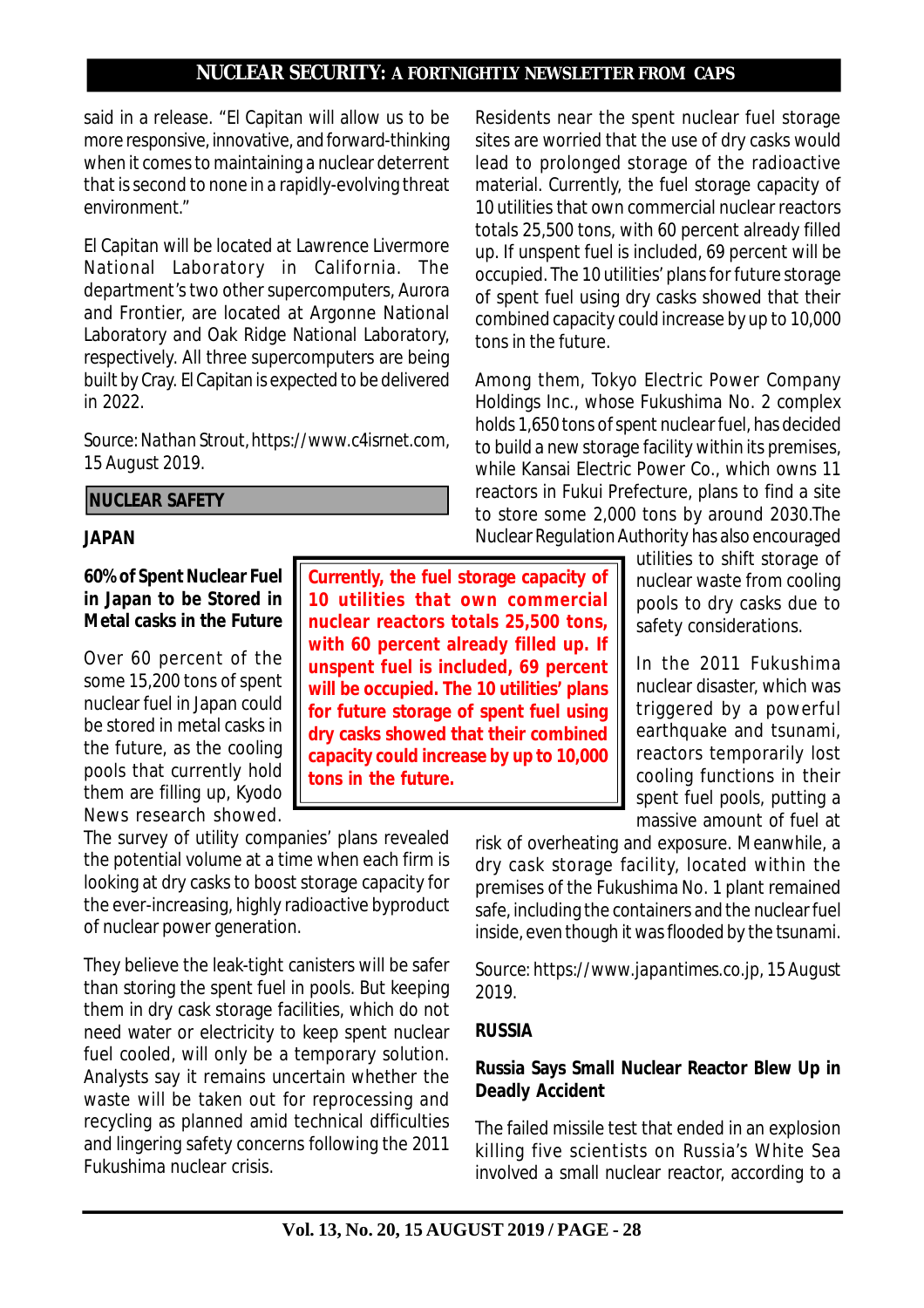top official at the institute where they worked. The institute is working on small-scale power sources that use "radioactive materials, including fissile and radioisotope materials" for the Defence Ministry and civilian uses, Vyacheslav Soloviev, scientific director of the institute, said in a video shown by local TV.

The men…were national heroes and the "elite of the Russian Federal Nuclear Center," institute Director Valentin Kostyukov said in the video, which was also posted on an official website in Sarov, a high-security city devoted to nuclear research less than 400 km (250 miles) east of

Moscow. The blast occurred Aug 8 during a test of a missile that used "isotope power sources" on an offshore platform in the Arkhangelsk region, close to the Arctic Circle, Russia's state nuclear company Rosatom said over the weekend. The Defence Ministry initially reported two were killed in the accident, which it said involved testing of a liquidfuelled missile engine. The

ministry didn't mention the nuclear element.

*Radiation Spike:*It caused a brief spike in radiation in the nearby port city of Severodvinsk, according to a statement on the local administration's website that was later removed. The Russian military said radiation levels were normal but disclosed few details about the incident. News of the explosion set off in nearby cities and towns a run on iodine, which is believed to help prevent the thyroid gland from absorbing radiation. Norway said it had stepped up radiation monitoring after the incident but hadn't detected anything abnormal.

Southerly winds and the large distance between the border and the explosion make it unlikely that Finland will detect any radiation, Pia Vesterbacka, director at Finland's Radiation and Nuclear Safety Authority, said by phone. The authority hasn't

checked its air filters since the incident but expects to have results this week, she added. Rosatom declined to comment on the incident and a spokeswoman for the Sarov institute couldn't immediately be reached. Russian media have speculated that the weapon being tested was the SSC-X-9 Skyfall, known in Russia as the Burevestnik, a nuclear-powered cruise missile that President Vladimir Putin introduced to the world in a brief animated segment during his stateof-the-nation address last year.

The incident comes after a series of massive explosions earlier at a Siberian military depot

> killed one and injured 13, as well as forcing the evacuation of 16,500 people from their homes. Russia's navy has suffered numerous high-profile accidents over the years. In July, 14 sailors died in a fire aboard a nuclear-powered submarine in the Barents Sea in an incident on which officials initially refused to comment. A top naval official later said the men gave their lives preventing

a "planetary catastrophe." Russia's worst post-Soviet naval disaster also occurred in the Barents Sea, when 118 crew died on the Kursk nuclear submarine that sank in after an explosion in August 2000.

*Source: https://www.bloomberg.com, 12 August 2019.*

# **What a Deadly Nuclear Explosion in Russia Tells Us about the World's New Arms Race**

News of the nuclear explosion at a military base in the far north of Russia trickled out slowly. First came the bulletins on state media of at least two people killed in a mysterious accident. Then came news of a spike in radiation in the area, and footage reportedly showing doctors in hazmat suits treating the victims. Finally, on Aug. 13 – five days after the blast – the Kremlin appeared

**It caused a brief spike in radiation in the nearby port city of Severodvinsk, according to a statement on the local administration's website that was later removed. The Russian military said radiation levels were normal but disclosed few details about the incident. News of the explosion set off in nearby cities and towns a run on iodine, which is believed to help prevent the thyroid gland from absorbing radiation.**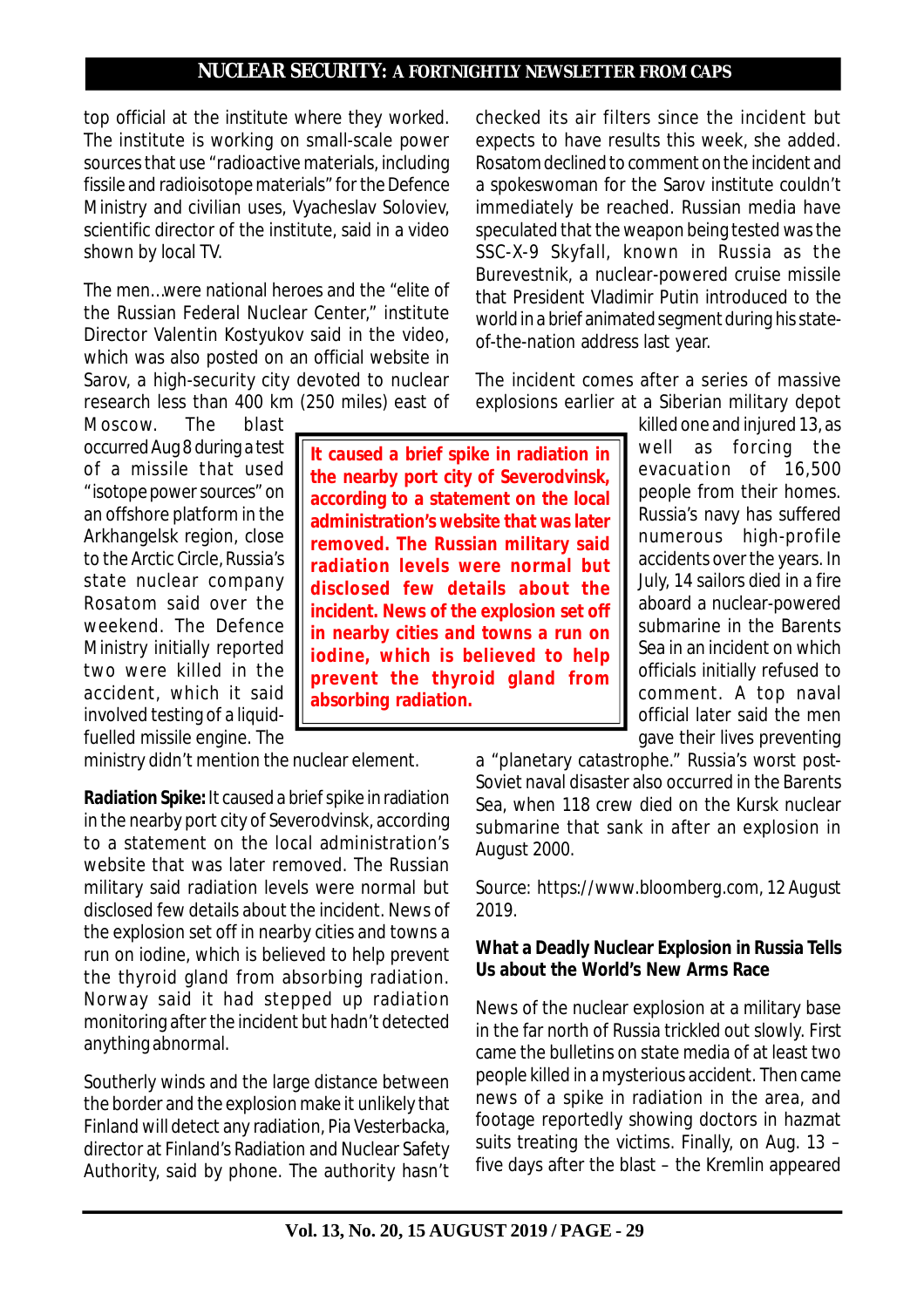to come clean, confirming that five nuclear scientists and at least two others had died while testing one of the newest weapons in President Vladimir Putin's arsenal. "Accidents, unfortunately, happen," Putin's spokesman told reporters on a conference call that morning.

Indeed, for nuclear experts and negotiators, there was a sense that this particular accident had been waiting to happen. Putin had promised the world a new type of nuclear missile during his state of the nation address last year, a pledge he illustrated with an animation of a rocket landing with a bang in Florida. But the types of weapons he was bragging about—from nuclear-armed cruise

missiles to underwater drones packed with radioactive materials — are notoriously difficult and dangerous to build.

"The systems that Putin has been talking about publicly are rather exotic and not as far along, or anywhere close to being ready for deployment," says Lynn Rusten, a nuclear expert who oversaw arms control

issues at the National Security Council under the Obama Administration. "That is why the US hasn't pursued them."

At least not yet. But one lesson from last week's explosion may be that any country, be it Russia, the US or China, can pursue such weapons without violating any rules. That's because, over the past few years, the system of treaties that supports the world's security architecture has been unraveling along with the diplomatic ties between Russia and the West.

On August 2, after accusing Russia of deploying banned weapons for years, the US formally withdrew from the INF treaty, which was signed in 1987 to contain both countries' arsenals. An even more ambitious nuclear disarmament deal between the US and Russia, known as New START, is due to expire in 2021, and there isn't much hope

**The blast was powerful enough to throw several staff members from Rosatom, the Russian state nuclear agency, off the testing platform and into the White Sea. Though no jump in radiation levels has yet been detected outside Russia, officials across northern Europe have expressed concern that the damaged weapon could contaminate the sea and pose a danger to their citizens.**

of it being renewed. Putin said in June that he would be willing to extend the treaty for another five years. But John Bolton, the National Security Adviser to President Trump, has said the US is "unlikely" to go along.

The result is a world with less constraints on nuclear weapons, and more countries with the ability to build them. "There's a qualitative arms race going on," says Gary Samore, who helped negotiate New START. "There's a whole new class of strategic weapons that the US, Russia and China are working on that are not subject to any arms control treaties," Samore tells TIME.

> The explosion on Aug. 8 highlights the danger of that new reality. State news agency Itar-Tass reported that the blast was powerful enough to throw several staff members from Rosatom, the Russian state nuclear agency, off the testing platform and into the White Sea. Though no jump in radiation levels has yet been detected outside Russia, officials across

northern Europe have expressed concern that the damaged weapon could contaminate the sea and pose a danger to their citizens. The Russian village closest to the blast site was reportedly ordered to evacuate, but local officials said the next day that no evacuation would take place.

The secrecy around the explosion highlights another unpleasant fact about the nuclear era: Governments hate to admit their mistakes when it comes to handling their most dangerous technology, and the desire to hide those mistakes has often made them even deadlier.

After the explosion at the Chernobyl nuclear power plant in 1986, the Soviet authorities waited days before evacuating the area, exposing many thousands of its citizens to extreme levels of radiation. During the first year of Putin's presidency in 2000, a Russian submarine known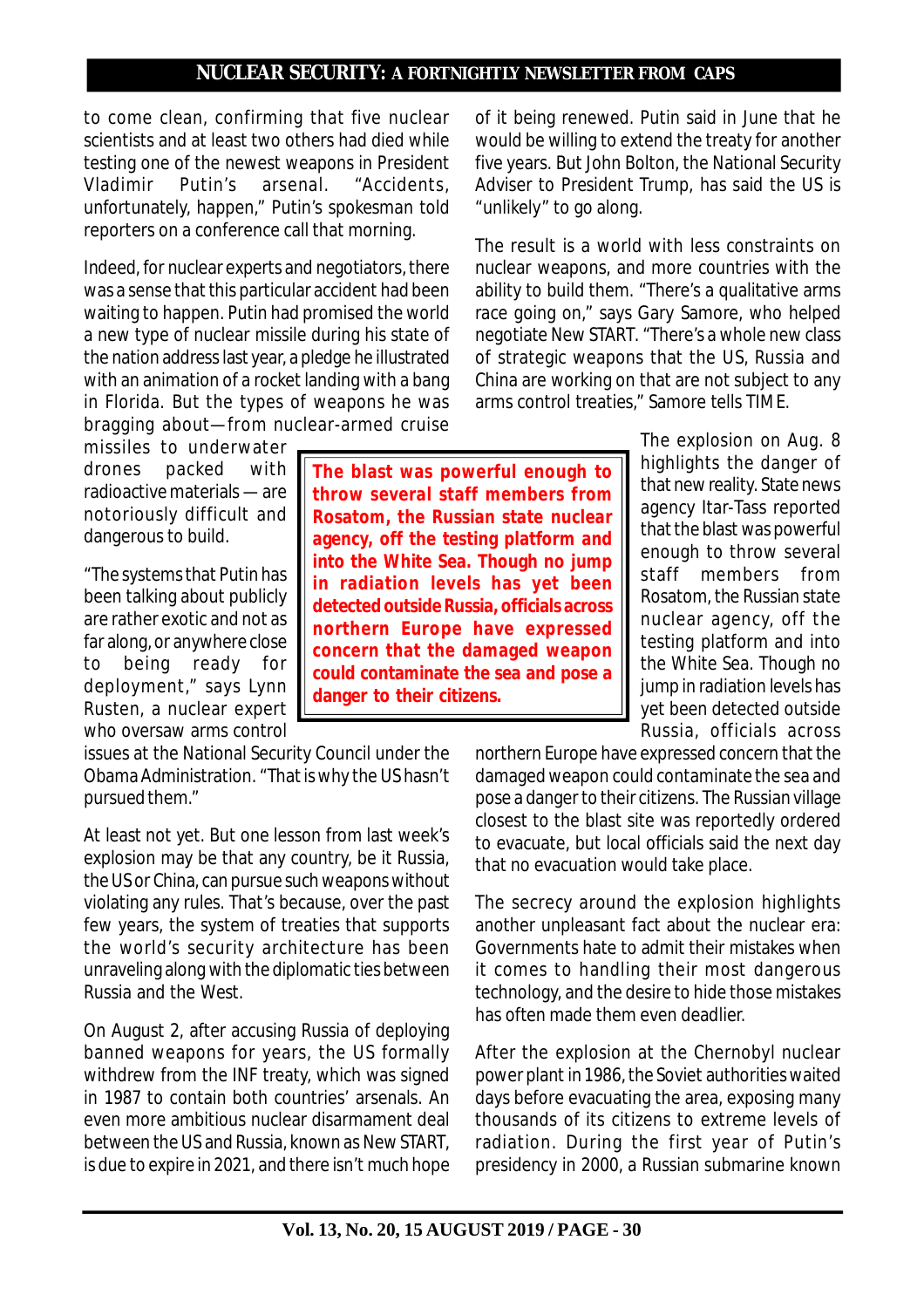**Russia's citizens, like the rest of the world, do not yet know the full extent of the damage caused by the explosion near the city of Severodvinsk. Learning that will take time and a level of transparency that the Kremlin has not yet been able to meet. But even the available details are enough to understand that this was not simply a**

**case of rotten luck.**

as the Kursk sank in the Barents Sea, and his generals were so obsessed with protecting the vessel's nuclear secrets that they refused foreign help with the rescue effort for several days. By the time Norwegian divers were allowed to reach the submarine, all 118 sailors on board were dead.

Russia's citizens, like the rest of the world, do not yet know the full extent of the damage caused by the explosion near the city of Severodvinsk. Learning that will take time and a level of transparency that the Kremlin has not yet been able to meet. But even the available details are enough to understand that this was not simply a case of rotten luck. Given the rate at which the

present arms race is accelerating, and the legal constraints on building these kind of weapons are unraveling, such events seem all but inevitable.

"We're entering a period of intense competition," says Michael Carpenter, who formerly served as the top Russia expert at the Pentagon. "How we

manage it is vitally important to our national security." And, when it comes to managing nuclear weapons, to the security of the world.

*Source: Simon Shuster, https://time.com/5652052/ russia-nuclear-explosion-arms-race/, 14 August 2019.*

# **NIGERIA**

### **IAEA Mission Says Research Reactor Operator in Nigeria Committed to Safety after HEU Conversion**

An IAEA team of experts said the operator of a research reactor in Nigeria has demonstrated a high commitment to enhancing safety following the conversion of the reactor core to use LEU as fuel instead of HEU. The team also made recommendations for further strengthening safety.

Reactors (INSARR) team concluded a five-day mission today to assess the safety of the Nigeria Research Reactor-1 (NIRR-1). Originally commissioned in 2004, the NIRR-1 is a Miniature Neutron Source Reactor operated by the Centre for Energy Research and Training (CERT) at Ahmadu Bello University in the northern city of Zaria. It is used for scientific research, neutron activation analysis, and education and training. In 2018, the reactor core was converted in a project initiated by the Nigeria Atomic Energy Commission (NAEC) and supported by China, Norway, the United Kingdom, the United States and the IAEA.

The Integrated Safety Assessment for Research

"The reactor operator has effectively utilized experience gained from similar facilities to successfully convert the core from HEU to LEU fuel," said team leader David F. Sears, Senior Nuclear Safety Officer at the IAEA. "The operator is showing a high commitment to safety. However, there is a need for

further improvements, particularly in areas related to organizational measures, safety documentation and operational safety."

The four-member team was comprised of experts from India, Jamaica and the IAEA. The mission, using IAEA safety standards, focused on organizational and management aspects as well as technical areas including safety analysis, operation and maintenance programmes, radiation protection and emergency preparedness. The team visited the reactor and met with NIRR-1 officials. ...

Nigeria has decided to include nuclear power in its energy mix to meet an increasing demand for electricity and support economic development. The country has been developing its nuclear power infrastructure for several years. The INSARR team made recommendations aimed at further improving safety at NIRR-1, including: Completing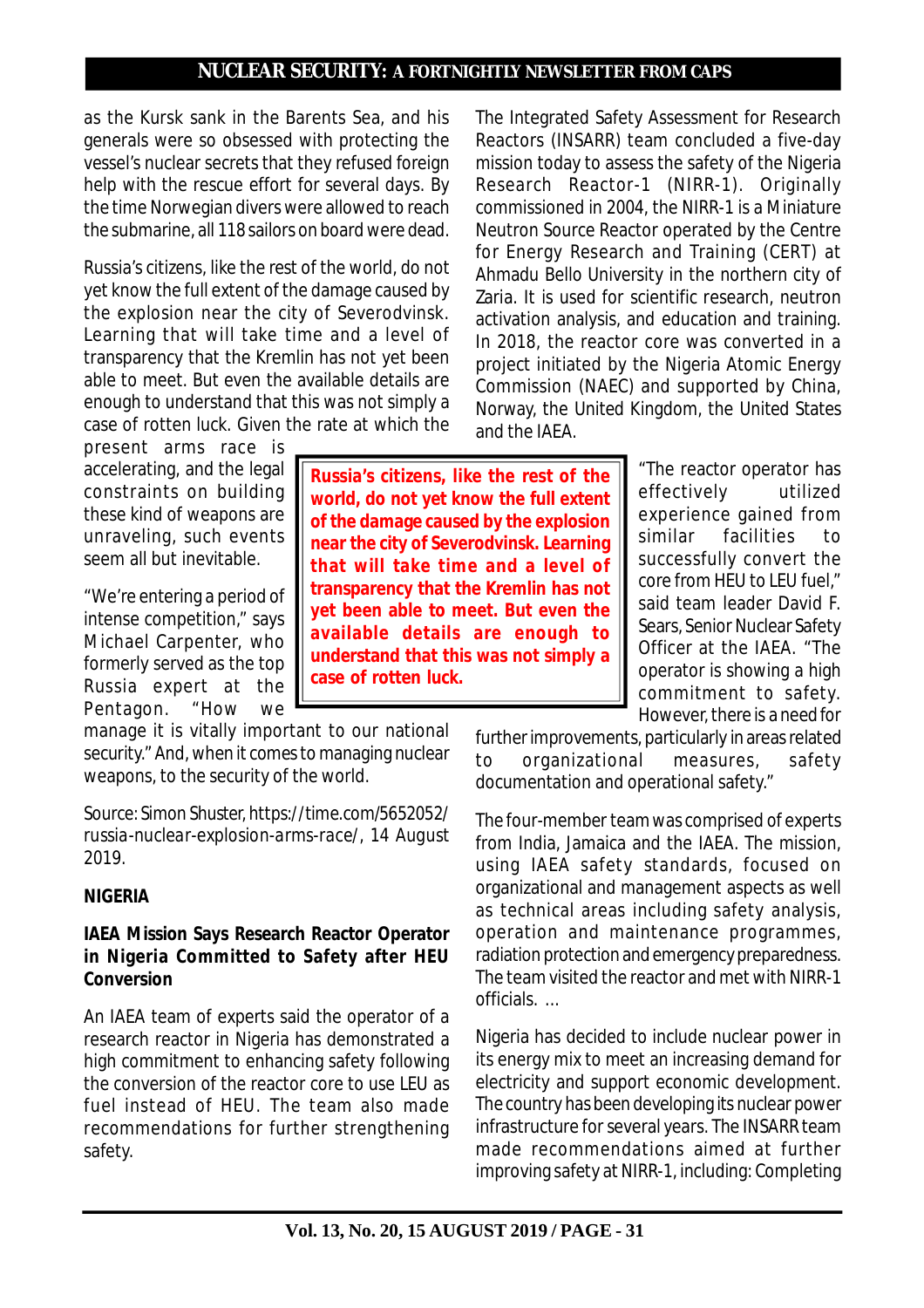the revision of reactor safety documents and operational safety programmes to reflect the

results of the commissioning of the reactor after the core conversion and to ensure continued safety improvements. Finalizing the development and implementation of an ageing management programme in a timely manner, in line with IAEA safety standards. Finalizing

**The world currently has 22,000m3 of high-level waste (LW), 460,000m3 of intermediate-level waste, 3,479,000m3 of low-level waste and 2,356,000m3 of very low-level waste, alongside 370,793 therms (tHM) of spent fuel. With the amount of nuclear waste being produced only increasing each year, what is the best way of dealing with this hazardous, mostly solid, material.**

an integrated management system to enhance safety and foster a strong safety culture. The reactor operator said that it will request a followup INSARR mission by 2021.

*Source: https://www.iaea.org, 09 August 2019.*

# **NUCLEAR WASTE MANAGEMENT**

#### **UK**

# **What to Do about Nuclear Waste?**

Proponents of nuclear power point to the fact that it produces fewer emissions than fossil fuels and is more reliable than renewable sources like wind or solar, which are dependent on favourable weather. However, one significant side effect of nuclear power plants is the production of nuclear waste. Contrary to what may be popular belief, nuclear waste is rarely a glowing green liquid, and mostly has low levels of radioactivity, with over 90% of the world's nuclear waste considered to be at a low level.

According to a recent article from the Nuclear Decommissioning Authority (NDA) in the UK, the world currently has 22,000m3 of high-level waste (LW), 460,000m3 of intermediate-level waste, 3,479,000m3 of low-level waste and 2,356,000m3 of very low-level waste, alongside 370,793 therms (tHM) of spent fuel. With the amount of nuclear waste being produced only increasing each year, what is the best way of dealing with this hazardous, mostly solid, material?

*Going Underground***:** With around 75% of the country's energy produced from nuclear power,

> France has the secondlargest nuclear fleet in the world behind the US. It also leads the way worldwide for dealing with nuclear waste, with the IAEA stating in May 2018 that the country's National Radioactive Waste Agency (ANDRA) had a " c o m p r e h e n s i v e commitment to safety with

a responsible approach to the management of radioactive waste and spent nuclear fuel."

One of the processes includes using recycled nuclear fuel, which the World Nuclear Association states forms 17% of France's electricity. This waste first has to be cooled for several years before in water pools, which in the process creates intermediate and high-level waste. These materials are then turned into an "insoluble, solid waste form" in a process known as vitrification, where it is mixed with glass at a temperature of 1200 degrees centigrade. It is then stored in stainless steel containers and allowed to solidify.

Vitrification is a process that takes decades to complete for waste to become safe enough to properly dispose of. For this purpose, the French government authorised the construction of an underground rock laboratory called the Industrial Centre for Geological Storage. Formed of 25km2 of tunnels in North-eastern France, the project is estimated to cost at least €25bn and may be the final resting place of France's nuclear waste from 2025. This is the French method of dealing with things, what are we doing across the Channel?

*Nuclear Waste in the UK***:** The key hub for the UK's nuclear disposal is at the Sellafield nuclear power plant in Cumbria. It is here where the UK's own vitrification project takes place. Sellafield has been described as one of Europe's "most hazardous facilities" for the sheer amount of nuclear waste that it hosts. Maintained by the NDA with a budget of £2bn a year, Sellafield is the home